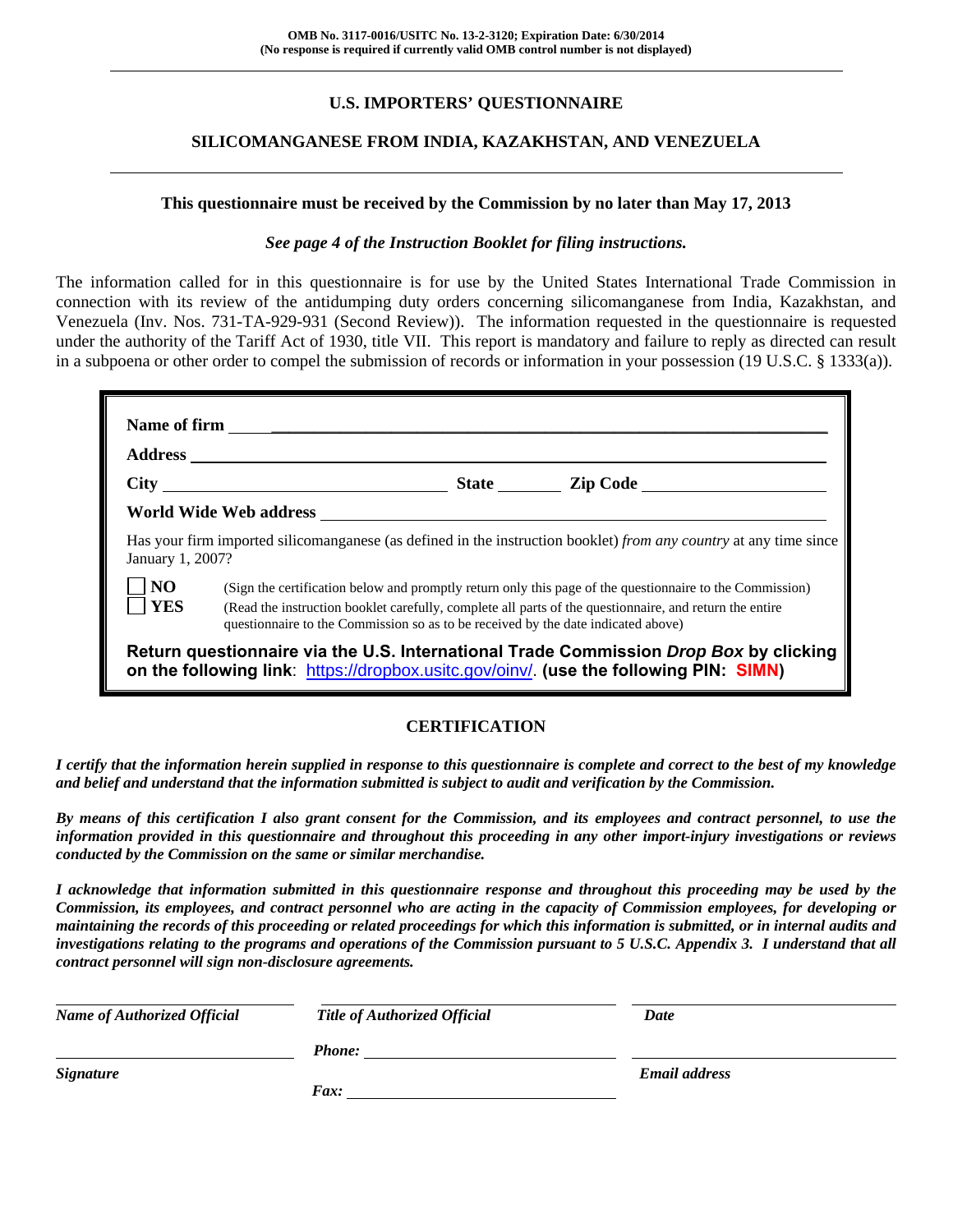#### **PART II.--TRADE AND RELATED INFORMATION**

The questions in this questionnaire have been reviewed with market participants to ensure that issues of concern are adequately addressed and that data requests are sufficient, meaningful, and as limited as possible. Public reporting burden for this questionnaire is estimated to average 40 hours per response, including the time for reviewing instructions, searching existing data sources, gathering the data needed, and completing and reviewing the questionnaire. Send comments regarding the accuracy of this burden estimate or any other aspect of this collection of information, including suggestions for reducing the burden, to the Office of Investigations, U.S. International Trade Commission, 500 E Street, SW, Washington, DC 20436.

I-1a. **OMB statistics.--**Please report below the actual number of hours required and the cost to your firm of preparing the reply to this questionnaire and completing the form.

hours \_\_\_\_\_\_\_ dollars

- I-1b. **OMB feedback.--**We are interested in any comments you may have for improving this questionnaire in general or the clarity of specific questions. Please attach such comments to your response or send them to the above address.
- I-2. **Establishments covered.--**Provide the name and address of establishment(s) covered by this questionnaire (see page 3 of the instruction booklet for reporting guidelines). If your firm is publicly traded, please specify the stock exchange and trading symbol.

|           | <b>Ownership.</b> --Is your firm owned, in whole or in part, by any other firm? |                               |
|-----------|---------------------------------------------------------------------------------|-------------------------------|
| $\neg$ No | Yes--List the following information.                                            |                               |
| Firm name | Address                                                                         | <b>Extent of</b><br>ownership |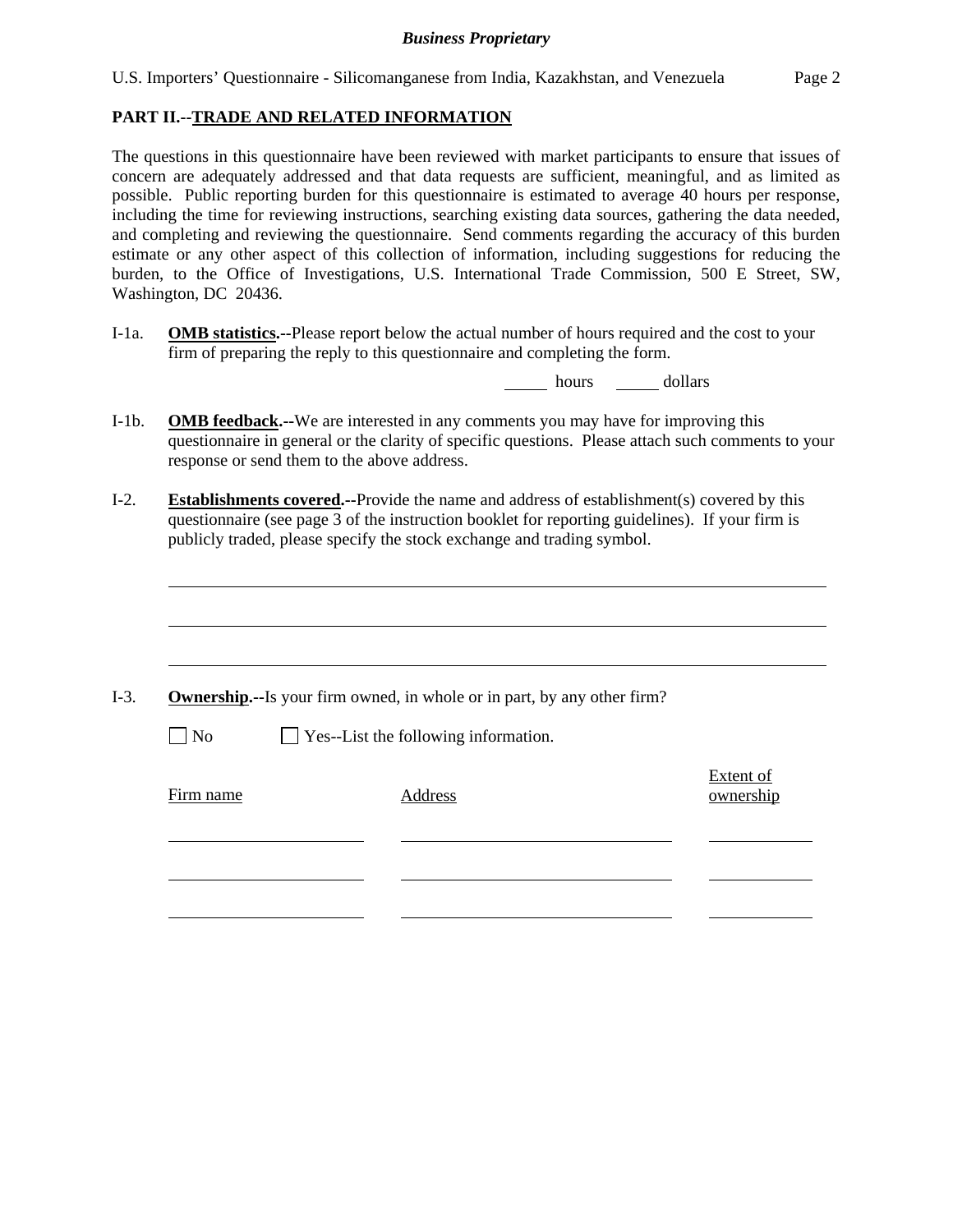# **PART II.--TRADE AND RELATED INFORMATION***--Continued*

| $I-4.$ | <b>Related SUBJECT importers/exporters.--Does your firm have any related firms, either</b><br>domestic or foreign, that are engaged in importing silicomanganese from India, Kazakhstan, and<br>Venezuela into the United States or that are engaged in exporting silicomanganese from India,<br>Kazakhstan, and Venezuela to the United States? |                                      |                                      |                                                                                          |                                                                                                                                                                                                                                                                                           |  |  |  |  |
|--------|--------------------------------------------------------------------------------------------------------------------------------------------------------------------------------------------------------------------------------------------------------------------------------------------------------------------------------------------------|--------------------------------------|--------------------------------------|------------------------------------------------------------------------------------------|-------------------------------------------------------------------------------------------------------------------------------------------------------------------------------------------------------------------------------------------------------------------------------------------|--|--|--|--|
|        | N <sub>o</sub>                                                                                                                                                                                                                                                                                                                                   |                                      | Yes--List the following information. |                                                                                          |                                                                                                                                                                                                                                                                                           |  |  |  |  |
|        | Firm name                                                                                                                                                                                                                                                                                                                                        |                                      | <b>Address</b>                       |                                                                                          | Affiliation                                                                                                                                                                                                                                                                               |  |  |  |  |
|        |                                                                                                                                                                                                                                                                                                                                                  |                                      |                                      |                                                                                          |                                                                                                                                                                                                                                                                                           |  |  |  |  |
| $I-5.$ | States?                                                                                                                                                                                                                                                                                                                                          |                                      |                                      | India, Kazakhstan, and Venezuela into the United States or that are engaged in exporting | <b>Related NONSUBJECT importers/exporters.--Does your firm have any related firms, either</b><br>domestic or foreign, that are engaged in importing silicomanganese from countries other than<br>silicomanganese from countries other than India, Kazakhstan, and Venezuela to the United |  |  |  |  |
|        | $\log$                                                                                                                                                                                                                                                                                                                                           | Yes--List the following information. |                                      |                                                                                          |                                                                                                                                                                                                                                                                                           |  |  |  |  |
|        | Firm name and country                                                                                                                                                                                                                                                                                                                            |                                      | <b>Address</b>                       |                                                                                          | <b>Affiliation</b>                                                                                                                                                                                                                                                                        |  |  |  |  |
|        |                                                                                                                                                                                                                                                                                                                                                  |                                      |                                      |                                                                                          |                                                                                                                                                                                                                                                                                           |  |  |  |  |
| I-6.   | engaged in the production of silicomanganese?                                                                                                                                                                                                                                                                                                    |                                      |                                      |                                                                                          | Related producers.--Does your firm have any related firms, either domestic or foreign, that are                                                                                                                                                                                           |  |  |  |  |
|        | N <sub>o</sub>                                                                                                                                                                                                                                                                                                                                   |                                      | Yes--List the following information. |                                                                                          |                                                                                                                                                                                                                                                                                           |  |  |  |  |
|        | Firm name                                                                                                                                                                                                                                                                                                                                        |                                      | <b>Address</b>                       |                                                                                          | Affiliation                                                                                                                                                                                                                                                                               |  |  |  |  |
|        |                                                                                                                                                                                                                                                                                                                                                  |                                      |                                      |                                                                                          |                                                                                                                                                                                                                                                                                           |  |  |  |  |
| $I-7.$ | silicomanganese. More than one answer may be applicable.                                                                                                                                                                                                                                                                                         |                                      |                                      |                                                                                          | <b>Nature of import operations.</b> --Please indicate the nature of your firm's importing operations on                                                                                                                                                                                   |  |  |  |  |
|        | Importer of record                                                                                                                                                                                                                                                                                                                               |                                      |                                      |                                                                                          | Takes title to the imported product(s)                                                                                                                                                                                                                                                    |  |  |  |  |
|        |                                                                                                                                                                                                                                                                                                                                                  | Consignee of the imported product(s) |                                      |                                                                                          | Customs broker or freight forwarder                                                                                                                                                                                                                                                       |  |  |  |  |
|        |                                                                                                                                                                                                                                                                                                                                                  |                                      |                                      |                                                                                          |                                                                                                                                                                                                                                                                                           |  |  |  |  |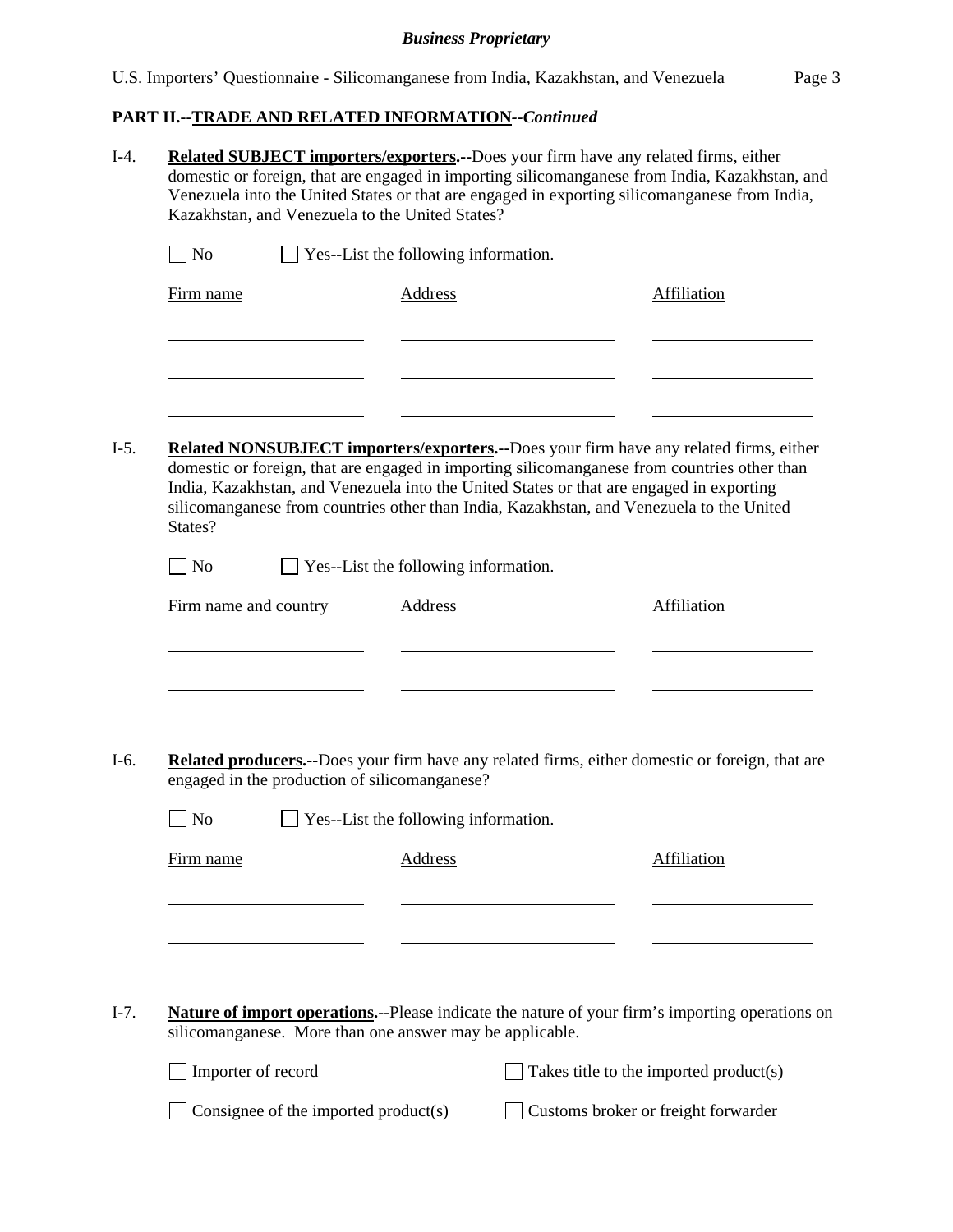# **PART II.--TRADE AND RELATED INFORMATION***--Continued*

I-8. **Consignees.--**If your firm is an importer of record of silicomanganese but is not the consignee, please list the consignees below (firm name, address, telephone number, and individual to contact).

|                                  |     |                | withdraws such merchandise from, foreign trade zones or bonded warehouses. | <b>FTZs or bonded warehouse.</b> --Please indicate whether your firm enters silicomanganese into, or                                                                                                                                                                                               |
|----------------------------------|-----|----------------|----------------------------------------------------------------------------|----------------------------------------------------------------------------------------------------------------------------------------------------------------------------------------------------------------------------------------------------------------------------------------------------|
| Foreign trade zones              |     | N <sub>o</sub> | Yes                                                                        |                                                                                                                                                                                                                                                                                                    |
| Bonded warehouses                |     | <b>No</b>      | Yes                                                                        |                                                                                                                                                                                                                                                                                                    |
| importation under bond) program. |     |                |                                                                            | <b>TIB.</b> --Please indicate whether your firm imports silicomanganese under the TIB (temporary                                                                                                                                                                                                   |
| N <sub>o</sub>                   | Yes |                |                                                                            |                                                                                                                                                                                                                                                                                                    |
|                                  |     |                |                                                                            | <b>Business plan.</b> --In Parts II and III of this questionnaire we request a copy of your company's<br>business plan. Does your company or any related firm have a business plan or any internal<br>documents that describe, discuss, or analyze expected market conditions for silicomanganese? |
| N <sub>o</sub>                   |     |                | requested documents, please explain why not.                               | Yes-Please provide the requested documents. If you are not providing the                                                                                                                                                                                                                           |
|                                  |     |                |                                                                            |                                                                                                                                                                                                                                                                                                    |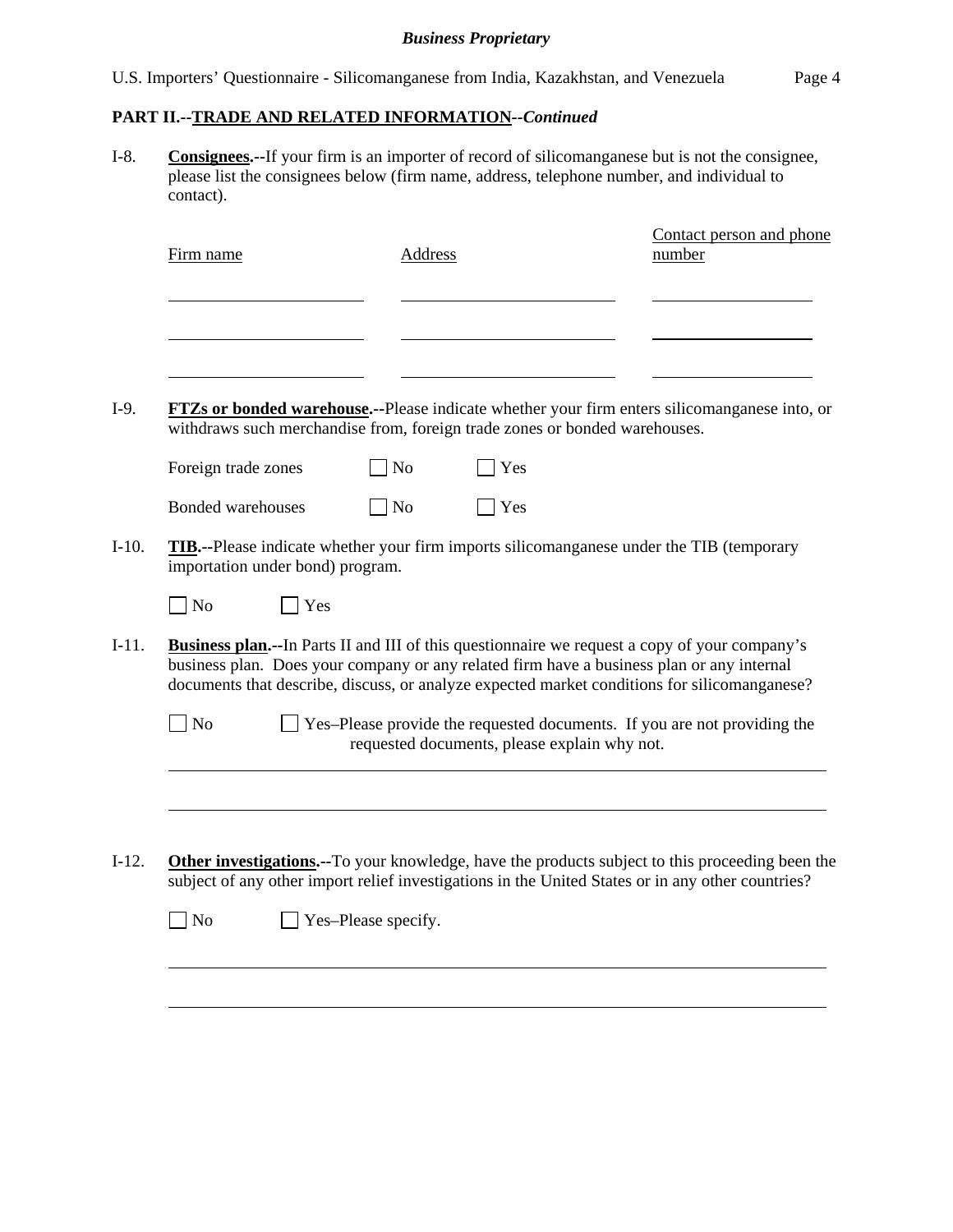U.S. Importers' Questionnaire - Silicomanganese from India, Kazakhstan, and Venezuela Page 5

## **PART II.--TRADE AND RELATED INFORMATION***--Continued*

Further information on this part of the questionnaire can be obtained from Angela Newell (202-708-5409, angela.newell@usitc.gov). **Supply all data requested on a calendar-year basis**.

II-1. **Contact information.**-- Please identify the responsible individual and the manner by which Commission staff may contact that individual regarding the confidential information submitted in part II.

| Name      |  |
|-----------|--|
| Title     |  |
| Email     |  |
| Telephone |  |
| Fax       |  |

II-2. **Changes in operations.--**Please indicate whether your firm has experienced any of the following changes in relation to the importation of silicomanganese since January 1, 2007.

| (check as many as appropriate)                    | (please describe)                                                                                                                                                                                                             |
|---------------------------------------------------|-------------------------------------------------------------------------------------------------------------------------------------------------------------------------------------------------------------------------------|
|                                                   |                                                                                                                                                                                                                               |
|                                                   | the control of the control of the control of the control of the control of the control of the control of the control of the control of the control of the control of the control of the control of the control of the control |
|                                                   |                                                                                                                                                                                                                               |
|                                                   | the control of the control of the control of the control of the control of the control of the control of the control of the control of the control of the control of the control of the control of the control of the control |
|                                                   |                                                                                                                                                                                                                               |
|                                                   |                                                                                                                                                                                                                               |
| prolonged shutdowns or<br>production curtailments | <u> 1980 - Andrea Barbara, poeta esperanto-poeta esperanto-poeta esperanto-poeta esperanto-poeta esperanto-poeta</u>                                                                                                          |
|                                                   |                                                                                                                                                                                                                               |
|                                                   |                                                                                                                                                                                                                               |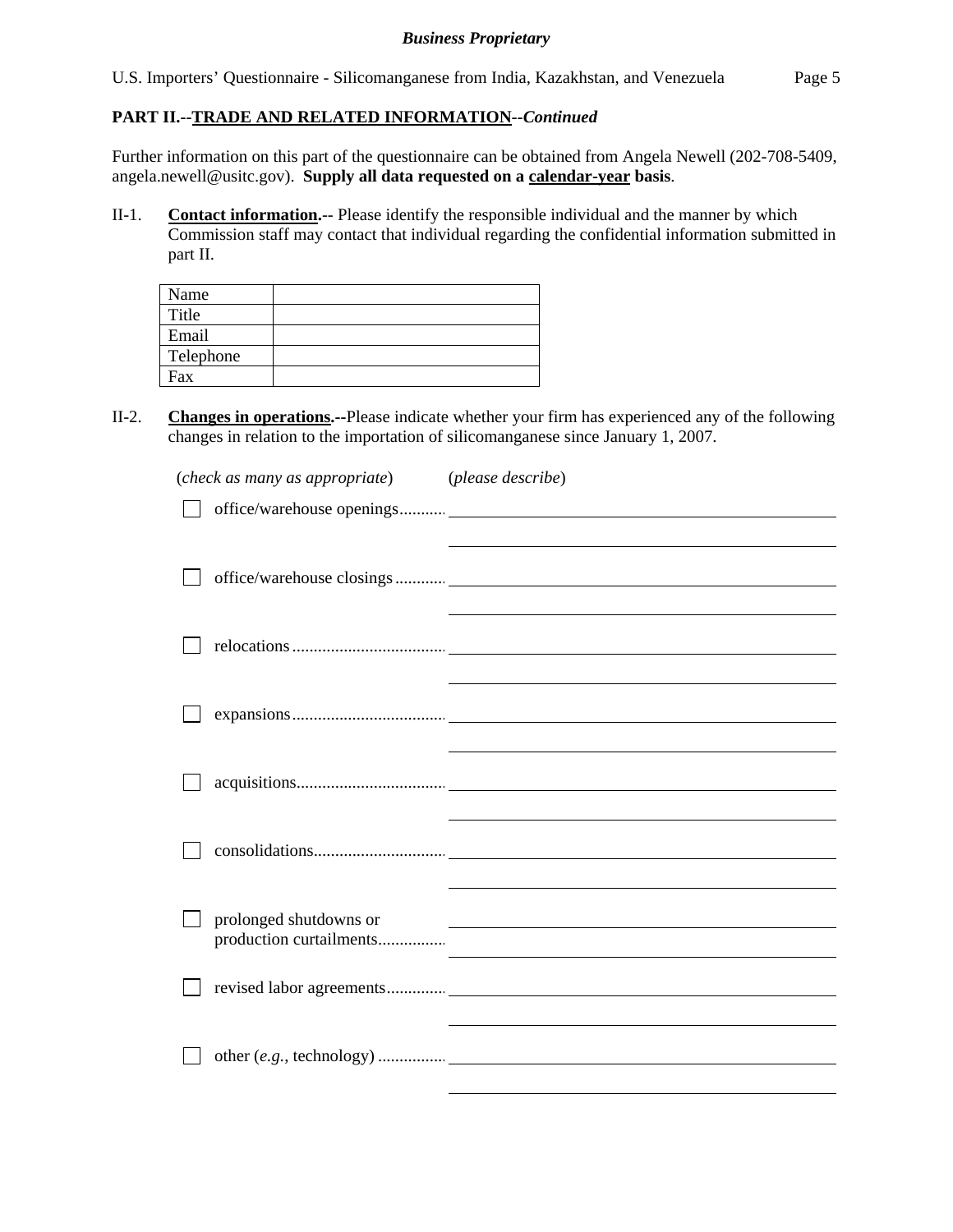# **PART II.--TRADE AND RELATED INFORMATION***--Continued*

| <b>Anticipated changes in operations.</b> --Does your firm anticipate any changes in the character of<br>your operations or organization (as noted above) relating to the importation of silicomanganese in<br>the future?                                                                                                                                                 |  |  |  |  |  |  |  |
|----------------------------------------------------------------------------------------------------------------------------------------------------------------------------------------------------------------------------------------------------------------------------------------------------------------------------------------------------------------------------|--|--|--|--|--|--|--|
| $\vert$ No<br>Yes-Supply details as to the time, nature, and significance of such changes<br>and provide underlying assumptions, along with relevant portions of<br>business plans or other supporting documentation that address this<br>issue.                                                                                                                           |  |  |  |  |  |  |  |
| For question II-4, if your response differs for particular orders, please indicate and explain the<br>particular effect of revocation of specific orders.                                                                                                                                                                                                                  |  |  |  |  |  |  |  |
| <b>Anticipated changes in operations in the event the order is revoked.</b> --Would your firm<br>anticipate any changes in the character of your operations or organization (as noted above)<br>relating to the importation of silicomanganese in the future if the antidumping duty order on<br>silicomanganese from India, Kazakhstan, and Venezuela were to be revoked? |  |  |  |  |  |  |  |
| N <sub>o</sub><br>$\perp$ Yes-Supply details as to the time, nature, and significance of such changes<br>and provide underlying assumptions, along with relevant portions of<br>business plans or other supporting documentation that address this<br>issue.                                                                                                               |  |  |  |  |  |  |  |
| <b>Arranged imports.</b> --Has your firm imported or arranged for the importation of silicomanganese<br>from India, Kazakhstan, and Venezuela for delivery after March 31, 2013?                                                                                                                                                                                           |  |  |  |  |  |  |  |
| $\big $ No<br>Yes--Indicate when such orders are to be delivered and the quantities<br>involved.                                                                                                                                                                                                                                                                           |  |  |  |  |  |  |  |
| <b>Reasons for importing if producer.</b> --If your firm also produces silicomanganese in the United<br>States, please indicate your reasons for importing this product. If your reasons differ by source,<br>please elaborate.                                                                                                                                            |  |  |  |  |  |  |  |
|                                                                                                                                                                                                                                                                                                                                                                            |  |  |  |  |  |  |  |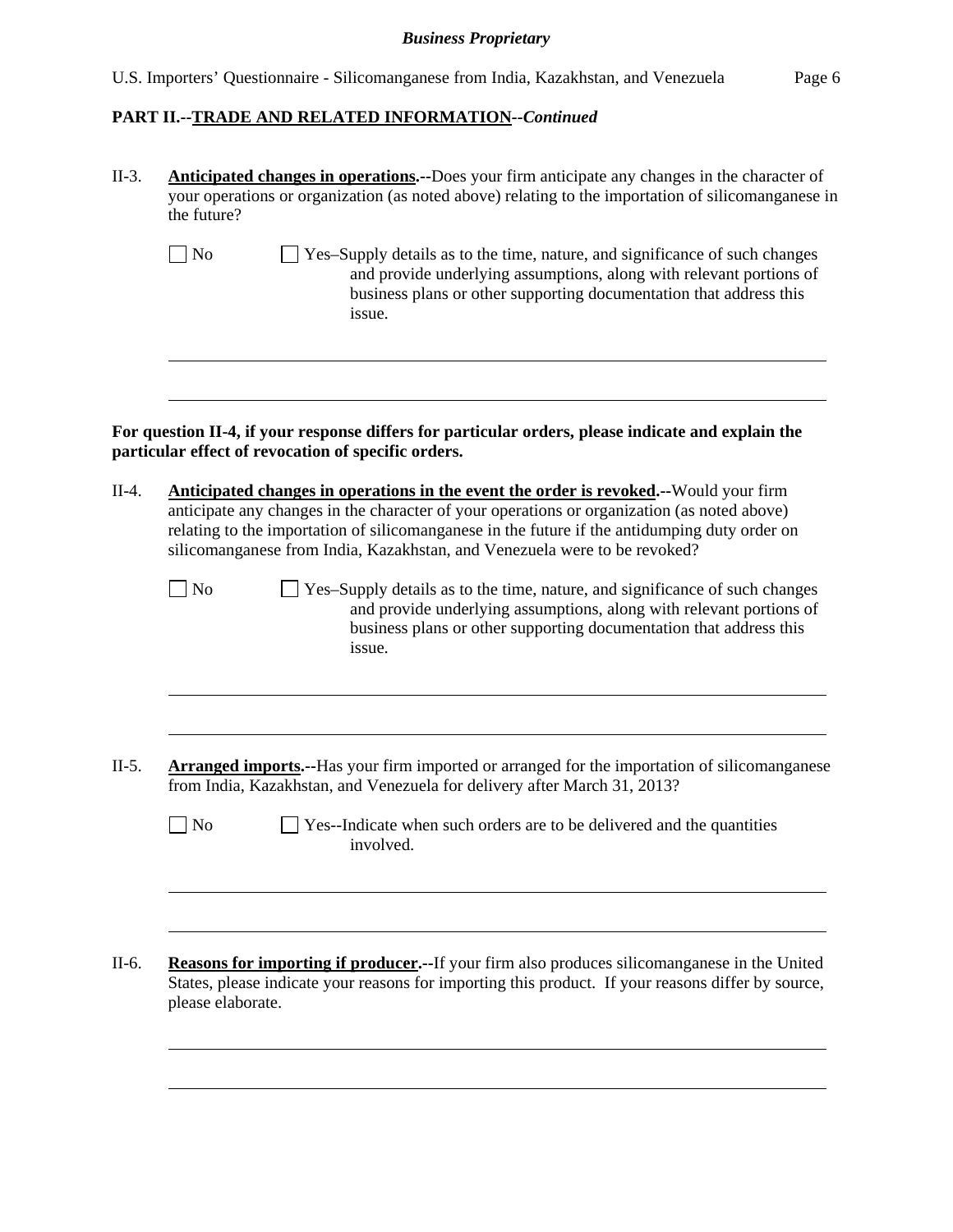U.S. Importers' Questionnaire - Silicomanganese from India, Kazakhstan, and Venezuela Page 7

# **PART II.--TRADE AND RELATED INFORMATION***--Continued*

II-7a. **Imports from India**.--Does your firm import silicomanganese from India?

No.  $\Box$  Yes-- Report your firm's imports and your firm's shipments and inventories of silicomanganese imported from India by your firm during the specified periods. (See definitions in the instruction booklet.)

| Quantity (in short tons), value (in \$1,000)                                                                                                                                                                                                                                                                                                                                                                                               |      |      |      |               |      |      |      |               |
|--------------------------------------------------------------------------------------------------------------------------------------------------------------------------------------------------------------------------------------------------------------------------------------------------------------------------------------------------------------------------------------------------------------------------------------------|------|------|------|---------------|------|------|------|---------------|
|                                                                                                                                                                                                                                                                                                                                                                                                                                            |      |      |      | Calendar year |      |      |      | January-March |
| <b>Item</b>                                                                                                                                                                                                                                                                                                                                                                                                                                | 2007 | 2008 | 2009 | 2010          | 2011 | 2012 | 2012 | 2013          |
| Beginning-of-period<br>inventories (quantity) (A)                                                                                                                                                                                                                                                                                                                                                                                          |      |      |      |               |      |      |      |               |
| Imports:<br>Quantity (B)                                                                                                                                                                                                                                                                                                                                                                                                                   |      |      |      |               |      |      |      |               |
| Value (C)                                                                                                                                                                                                                                                                                                                                                                                                                                  |      |      |      |               |      |      |      |               |
| U.S. shipments:<br><b>Commercial shipments:</b><br>Quantity (D)                                                                                                                                                                                                                                                                                                                                                                            |      |      |      |               |      |      |      |               |
| Value (E)                                                                                                                                                                                                                                                                                                                                                                                                                                  |      |      |      |               |      |      |      |               |
| Internal consumption/<br>company transfers:<br>Quantity (F)                                                                                                                                                                                                                                                                                                                                                                                |      |      |      |               |      |      |      |               |
| Value <sup><math>1</math></sup> (G)                                                                                                                                                                                                                                                                                                                                                                                                        |      |      |      |               |      |      |      |               |
| Export shipments: <sup>2</sup><br>Quantity (H)                                                                                                                                                                                                                                                                                                                                                                                             |      |      |      |               |      |      |      |               |
| Value (I)                                                                                                                                                                                                                                                                                                                                                                                                                                  |      |      |      |               |      |      |      |               |
| <b>End-of-period inventories</b><br>(quantity) (J)                                                                                                                                                                                                                                                                                                                                                                                         |      |      |      |               |      |      |      |               |
| <b>Channels of distribution:</b><br>U.S. shipments to<br>distributors (quantity) (K)                                                                                                                                                                                                                                                                                                                                                       |      |      |      |               |      |      |      |               |
| U.S. shipments to end users<br>$(quantity)$ (L)                                                                                                                                                                                                                                                                                                                                                                                            |      |      |      |               |      |      |      |               |
| $1$ Are values of sales to related parties (internal consumption or transfer reported in line G) reported at fair market value<br>pursuant to Commission instruction? $\Box$ Yes $\Box$ No In the event that you use a different basis for valuing these<br>transactions, please specify that basis (e.g., cost, cost plus, etc.) and provide the specific formula or methodology for arriving at<br>the value data reported in that line. |      |      |      |               |      |      |      |               |

# **INDIA**

 $2$  Identify your principal export markets: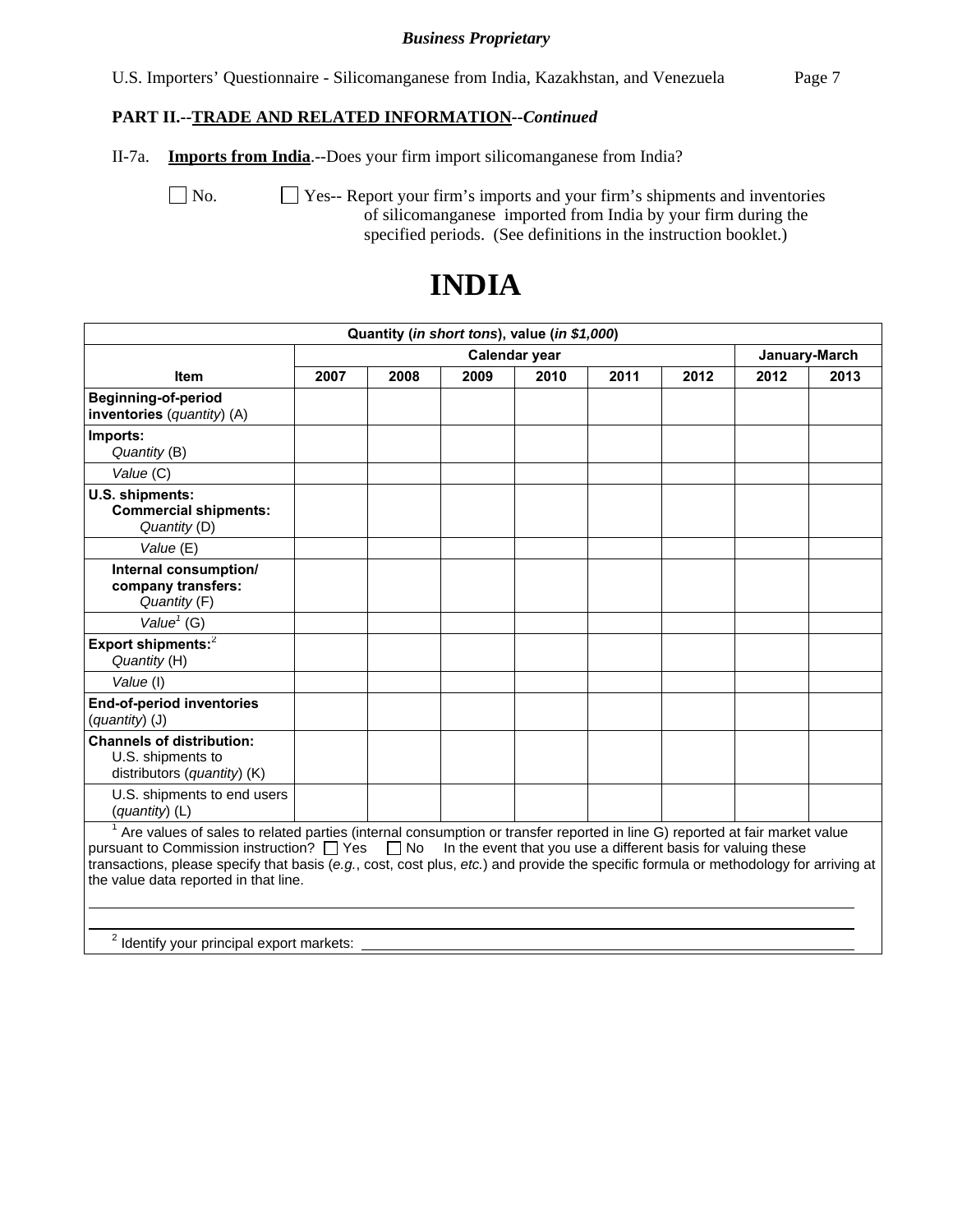U.S. Importers' Questionnaire - Silicomanganese from India, Kazakhstan, and Venezuela Page 8

#### **PART II.--TRADE AND RELATED INFORMATION***--Continued*

II-7b. **Imports from Kazakhstan**.--Does your firm import silicomanganese from Kazakhstan?

 No. Yes-- Report your firm's imports and your firm's shipments and inventories of silicomanganese imported from Kazakhstan by your firm during the specified periods. (See definitions in the instruction booklet.)

# **KAZAKHSTAN**

| Quantity (in short tons), value (in \$1,000)                                                                                                                                                                                                                                                                                                                                                                                             |      |      |      |               |      |      |      |               |  |
|------------------------------------------------------------------------------------------------------------------------------------------------------------------------------------------------------------------------------------------------------------------------------------------------------------------------------------------------------------------------------------------------------------------------------------------|------|------|------|---------------|------|------|------|---------------|--|
|                                                                                                                                                                                                                                                                                                                                                                                                                                          |      |      |      | Calendar year |      |      |      | January-March |  |
| <b>Item</b>                                                                                                                                                                                                                                                                                                                                                                                                                              | 2007 | 2008 | 2009 | 2010          | 2011 | 2012 | 2012 | 2013          |  |
| Beginning-of-period<br>inventories (quantity) (A)                                                                                                                                                                                                                                                                                                                                                                                        |      |      |      |               |      |      |      |               |  |
| Imports:<br>Quantity (B)                                                                                                                                                                                                                                                                                                                                                                                                                 |      |      |      |               |      |      |      |               |  |
| Value (C)                                                                                                                                                                                                                                                                                                                                                                                                                                |      |      |      |               |      |      |      |               |  |
| U.S. shipments:<br><b>Commercial shipments:</b><br>Quantity (D)<br>Value (E)                                                                                                                                                                                                                                                                                                                                                             |      |      |      |               |      |      |      |               |  |
| Internal consumption/<br>company transfers:<br>Quantity (F)                                                                                                                                                                                                                                                                                                                                                                              |      |      |      |               |      |      |      |               |  |
| Value <sup><math>1</math></sup> (G)                                                                                                                                                                                                                                                                                                                                                                                                      |      |      |      |               |      |      |      |               |  |
| Export shipments: <sup>2</sup><br>Quantity (H)                                                                                                                                                                                                                                                                                                                                                                                           |      |      |      |               |      |      |      |               |  |
| Value (I)                                                                                                                                                                                                                                                                                                                                                                                                                                |      |      |      |               |      |      |      |               |  |
| <b>End-of-period inventories</b><br>(quantity) (J)                                                                                                                                                                                                                                                                                                                                                                                       |      |      |      |               |      |      |      |               |  |
| <b>Channels of distribution:</b><br>U.S. shipments to<br>distributors (quantity) (K)                                                                                                                                                                                                                                                                                                                                                     |      |      |      |               |      |      |      |               |  |
| U.S. shipments to end users<br>(quantity) (L)                                                                                                                                                                                                                                                                                                                                                                                            |      |      |      |               |      |      |      |               |  |
| $1$ Are values of sales to related parties (internal consumption or transfer reported in line G) reported at fair market value<br>pursuant to Commission instruction? □ Yes<br>$\Box$ No In the event that you use a different basis for valuing these<br>transactions, please specify that basis (e.g., cost, cost plus, etc.) and provide the specific formula or methodology for arriving at<br>the value data reported in that line. |      |      |      |               |      |      |      |               |  |
| <sup>2</sup> Identify your principal export markets:                                                                                                                                                                                                                                                                                                                                                                                     |      |      |      |               |      |      |      |               |  |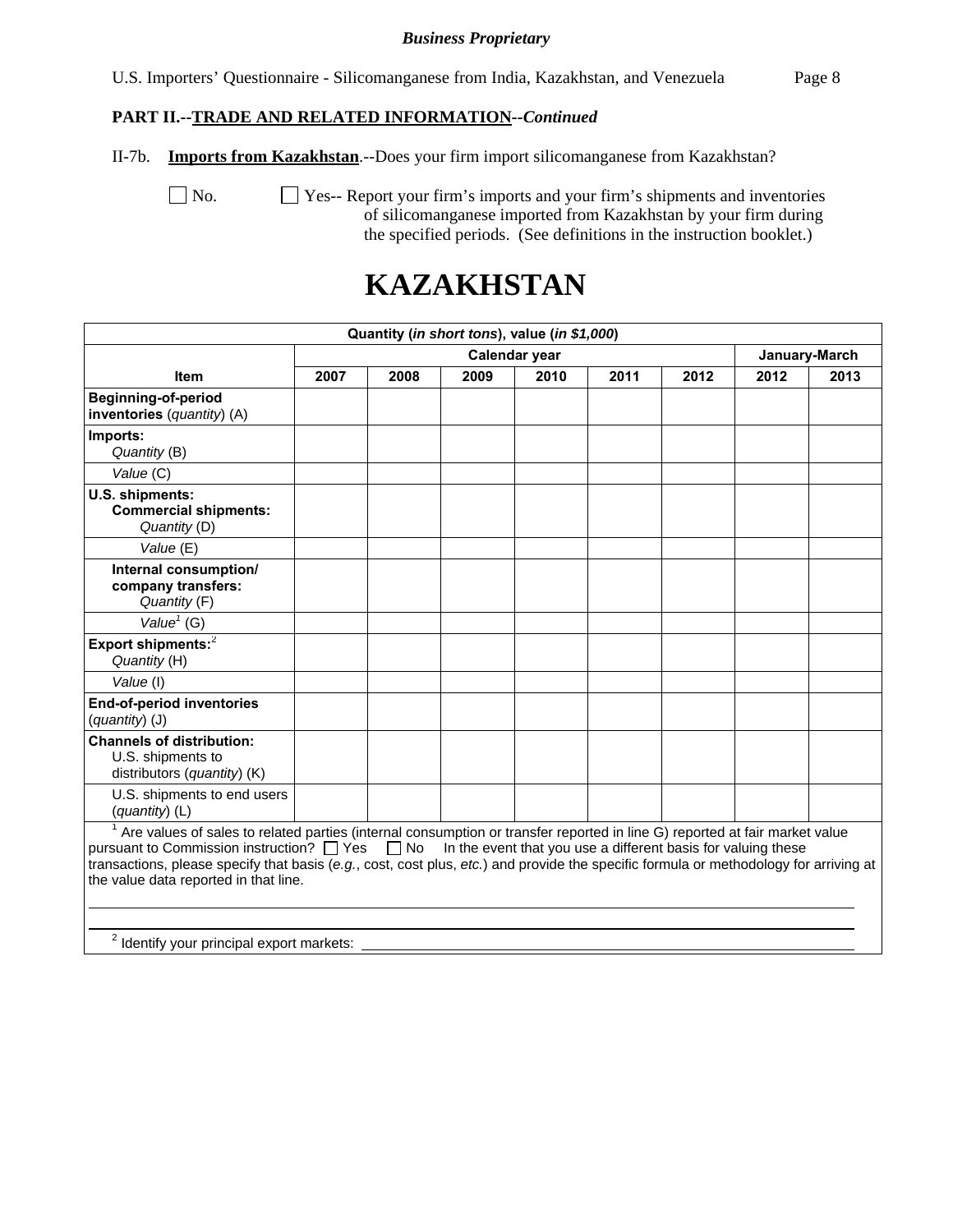U.S. Importers' Questionnaire - Silicomanganese from India, Kazakhstan, and Venezuela Page 9

### **PART II.--TRADE AND RELATED INFORMATION***--Continued*

II-7c. **Imports from Venezuela**.--Does your firm import silicomanganese from Venezuela?

 No. Yes-- Report your firm's imports and your firm's shipments and inventories of silicomanganese imported from Venezuela by your firm during the specified periods. (See definitions in the instruction booklet.)

# **VENEZUELA**

| Quantity (in short tons), value (in \$1,000)                                                                                                                                                                                                                                                                                                                                                                                                         |      |      |      |               |      |      |      |      |  |
|------------------------------------------------------------------------------------------------------------------------------------------------------------------------------------------------------------------------------------------------------------------------------------------------------------------------------------------------------------------------------------------------------------------------------------------------------|------|------|------|---------------|------|------|------|------|--|
|                                                                                                                                                                                                                                                                                                                                                                                                                                                      |      |      |      | January-March |      |      |      |      |  |
| <b>Item</b>                                                                                                                                                                                                                                                                                                                                                                                                                                          | 2007 | 2008 | 2009 | 2010          | 2011 | 2012 | 2012 | 2013 |  |
| <b>Beginning-of-period</b><br>inventories (quantity) (A)                                                                                                                                                                                                                                                                                                                                                                                             |      |      |      |               |      |      |      |      |  |
| Imports:<br>Quantity (B)                                                                                                                                                                                                                                                                                                                                                                                                                             |      |      |      |               |      |      |      |      |  |
| Value (C)                                                                                                                                                                                                                                                                                                                                                                                                                                            |      |      |      |               |      |      |      |      |  |
| U.S. shipments:<br><b>Commercial shipments:</b><br>Quantity (D)                                                                                                                                                                                                                                                                                                                                                                                      |      |      |      |               |      |      |      |      |  |
| Value (E)                                                                                                                                                                                                                                                                                                                                                                                                                                            |      |      |      |               |      |      |      |      |  |
| Internal consumption/<br>company transfers:<br>Quantity (F)                                                                                                                                                                                                                                                                                                                                                                                          |      |      |      |               |      |      |      |      |  |
| Value <sup>1</sup> (G)                                                                                                                                                                                                                                                                                                                                                                                                                               |      |      |      |               |      |      |      |      |  |
| Export shipments: <sup>2</sup><br>Quantity (H)                                                                                                                                                                                                                                                                                                                                                                                                       |      |      |      |               |      |      |      |      |  |
| Value (I)                                                                                                                                                                                                                                                                                                                                                                                                                                            |      |      |      |               |      |      |      |      |  |
| <b>End-of-period inventories</b><br>(quantity) (J)                                                                                                                                                                                                                                                                                                                                                                                                   |      |      |      |               |      |      |      |      |  |
| <b>Channels of distribution:</b><br>U.S. shipments to<br>distributors (quantity) (K)                                                                                                                                                                                                                                                                                                                                                                 |      |      |      |               |      |      |      |      |  |
| U.S. shipments to end users<br>(quantity) (L)                                                                                                                                                                                                                                                                                                                                                                                                        |      |      |      |               |      |      |      |      |  |
| $\frac{1}{1}$ Are values of sales to related parties (internal consumption or transfer reported in line G) reported at fair market value<br>pursuant to Commission instruction? $\Box$ Yes $\Box$ No In the event that you use a different basis for valuing these<br>transactions, please specify that basis (e.g., cost, cost plus, etc.) and provide the specific formula or methodology for arriving at<br>the value data reported in that line. |      |      |      |               |      |      |      |      |  |
| 2.1                                                                                                                                                                                                                                                                                                                                                                                                                                                  |      |      |      |               |      |      |      |      |  |

 $2$  Identify your principal export markets: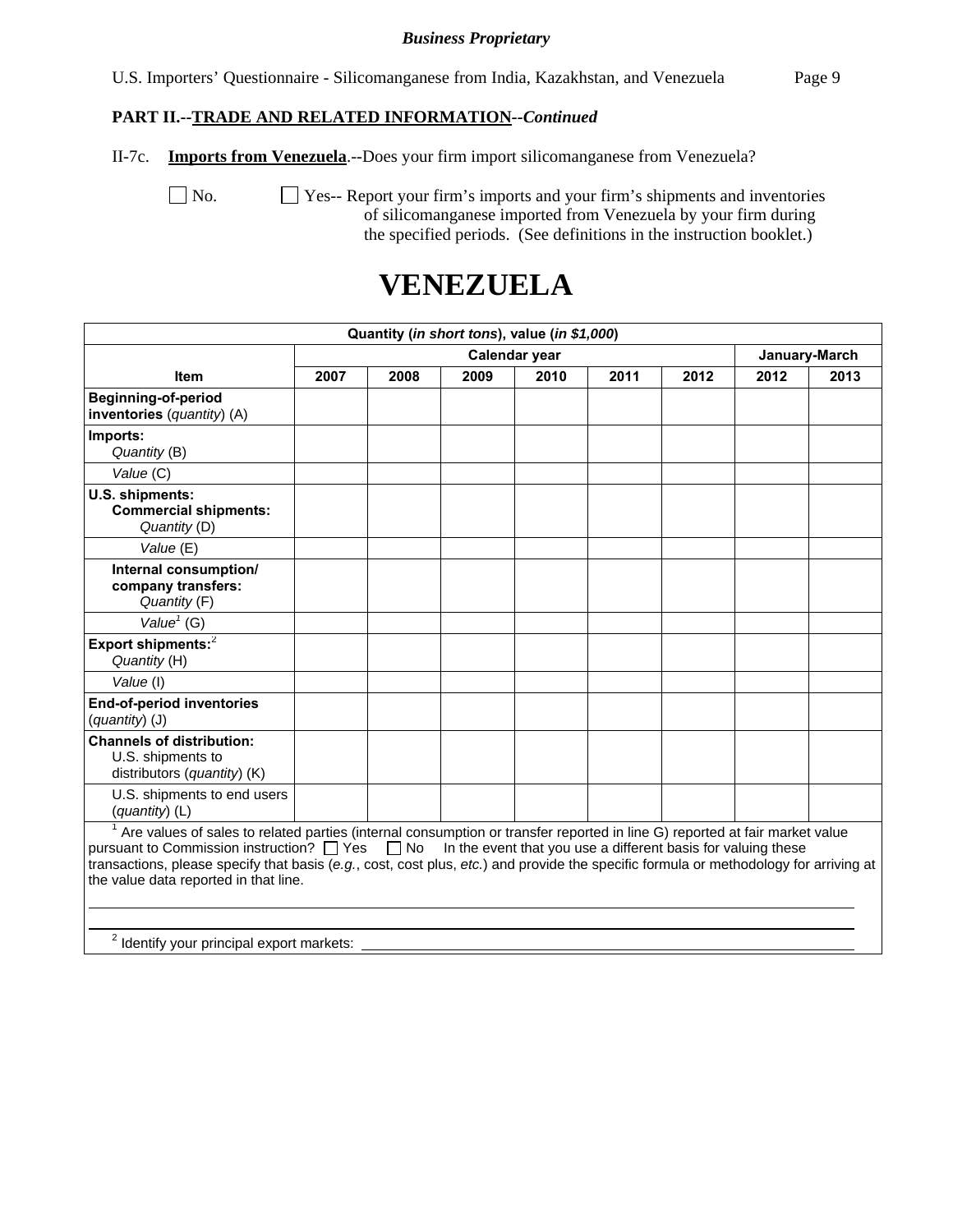# **PART II.--TRADE AND RELATED INFORMATION***--Continued*

II-7d. **Imports from all other sources**.--Does your firm import silicomanganese from countries other than India, Kazakhstan, and Venezuela?

No.  $\Box$  Yes-- Report your firm's imports and your firm's shipments and inventories of silicomanganese imported from countries other than India, Kazakhstan, and Venezuela by your firm during the specified periods. (See definitions in the instruction booklet.)

# **ALL OTHER SOURCES COMBINED**

| Quantity (in short tons), value (in \$1,000)                                                                                                                                                                                                                                                                                                                                                                                                        |      |               |      |      |      |      |      |               |  |
|-----------------------------------------------------------------------------------------------------------------------------------------------------------------------------------------------------------------------------------------------------------------------------------------------------------------------------------------------------------------------------------------------------------------------------------------------------|------|---------------|------|------|------|------|------|---------------|--|
|                                                                                                                                                                                                                                                                                                                                                                                                                                                     |      | Calendar year |      |      |      |      |      | January-March |  |
| <b>Item</b>                                                                                                                                                                                                                                                                                                                                                                                                                                         | 2007 | 2008          | 2009 | 2010 | 2011 | 2012 | 2012 | 2013          |  |
| <b>Beginning-of-period</b><br>inventories (quantity) (A)                                                                                                                                                                                                                                                                                                                                                                                            |      |               |      |      |      |      |      |               |  |
| Imports:<br>Quantity (B)                                                                                                                                                                                                                                                                                                                                                                                                                            |      |               |      |      |      |      |      |               |  |
| Value (C)                                                                                                                                                                                                                                                                                                                                                                                                                                           |      |               |      |      |      |      |      |               |  |
| U.S. shipments:<br><b>Commercial shipments:</b><br>Quantity (D)                                                                                                                                                                                                                                                                                                                                                                                     |      |               |      |      |      |      |      |               |  |
| Value (E)                                                                                                                                                                                                                                                                                                                                                                                                                                           |      |               |      |      |      |      |      |               |  |
| Internal consumption/<br>company transfers:<br>Quantity (F)                                                                                                                                                                                                                                                                                                                                                                                         |      |               |      |      |      |      |      |               |  |
| Value <sup><math>1</math></sup> (G)                                                                                                                                                                                                                                                                                                                                                                                                                 |      |               |      |      |      |      |      |               |  |
| Export shipments: <sup>2</sup><br>Quantity (H)                                                                                                                                                                                                                                                                                                                                                                                                      |      |               |      |      |      |      |      |               |  |
| Value (I)                                                                                                                                                                                                                                                                                                                                                                                                                                           |      |               |      |      |      |      |      |               |  |
| <b>End-of-period inventories</b><br>(quantity) (J)                                                                                                                                                                                                                                                                                                                                                                                                  |      |               |      |      |      |      |      |               |  |
| <b>Channels of distribution:</b><br>U.S. shipments to<br>distributors (quantity) (K)                                                                                                                                                                                                                                                                                                                                                                |      |               |      |      |      |      |      |               |  |
| U.S. shipments to end users<br>$(quantity)$ (L)                                                                                                                                                                                                                                                                                                                                                                                                     |      |               |      |      |      |      |      |               |  |
| <sup>1</sup> Are values of sales to related parties (internal consumption or transfer reported in line G) reported at fair market value<br>pursuant to Commission instruction? $\Box$ Yes $\Box$ No In the event that you use a different basis for valuing these<br>transactions, please specify that basis (e.g., cost, cost plus, etc.) and provide the specific formula or methodology for arriving at<br>the value data reported in that line. |      |               |      |      |      |      |      |               |  |
| <sup>2</sup> Identify your principal export markets:                                                                                                                                                                                                                                                                                                                                                                                                |      |               |      |      |      |      |      |               |  |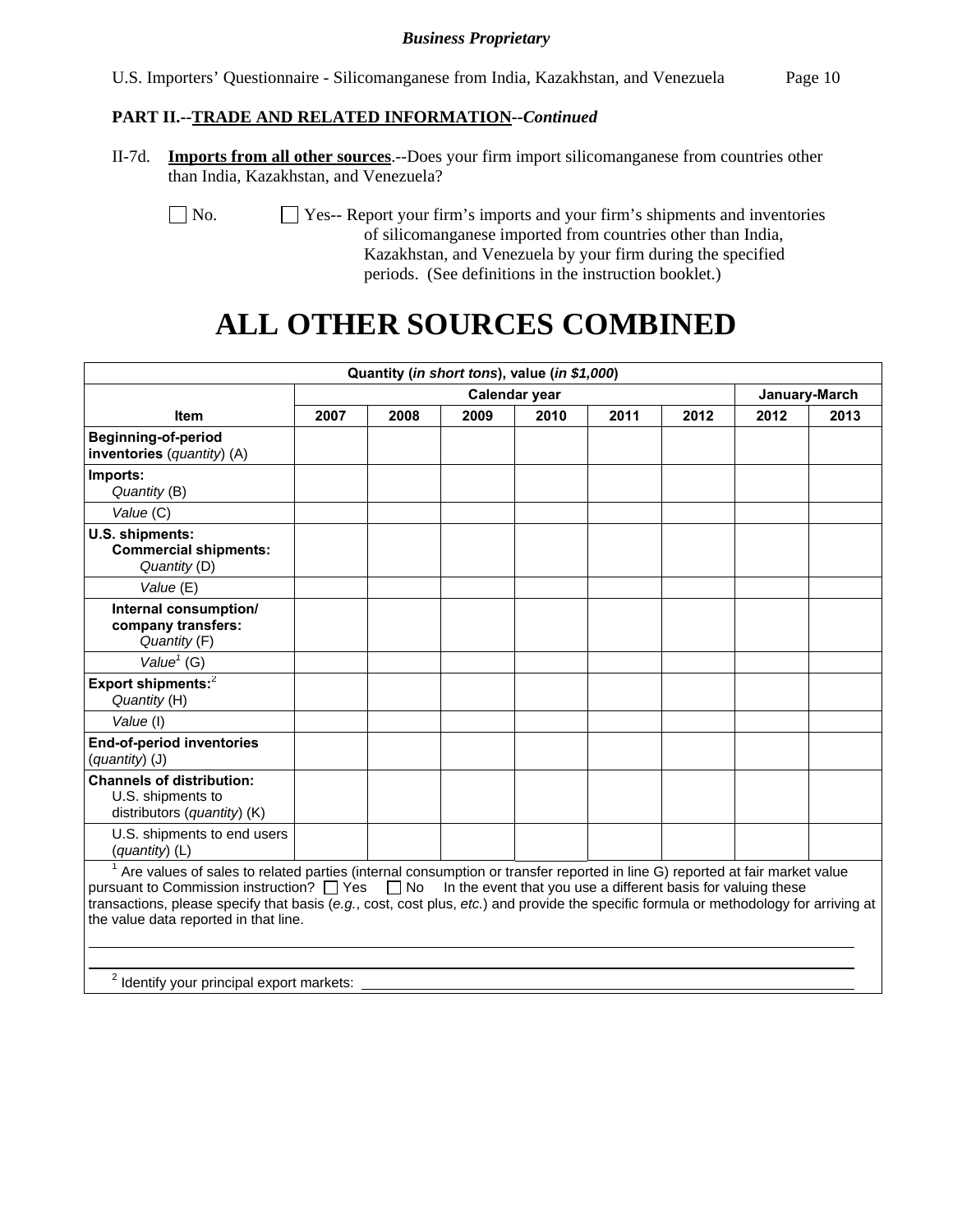## **PART II.--TRADE AND RELATED INFORMATION***--Continued*

#### II-8. **Reconciliation of import data.--**

l

l

(a) Please note that the quantities reported in question II-7 should reconcile as follows in each period (*i.e.*, in each column):

| Reconciliation          |                                                        |  |
|-------------------------|--------------------------------------------------------|--|
| $A + B - D - F - H = J$ | Do these data reconcile? $\Box$ Yes $\Box$ No--(Please |  |
|                         | explain:                                               |  |
| $D + F = K + L$         | Do these data reconcile? Ves I No--(Please             |  |
|                         | explain:                                               |  |

(b) Please note that the quantities reported for end-of-period inventories should equal the beginning-of-period inventories reported in the subsequent calendar year (*i.e.*, line J of year 2007 should equal line A of year 2008). Do these data reconcile for each adjacent calendar year?

| $\Box$ Yes. | $\Box$ No--Please explain. |
|-------------|----------------------------|
|-------------|----------------------------|

**For questions II-9 and II-10, if your response differs for particular orders, please indicate and explain the particular effect of imposition and/or revocation of specific orders.**

II-9. **Effect of orders.--**Describe the significance of the existing antidumping duty orders covering imports of silicomanganese from India, Kazakhstan, and Venezuela in terms of its effect on your firm's imports, U.S. shipments of imports, and inventories. You may wish to compare your firm's operations before and after the imposition of the orders.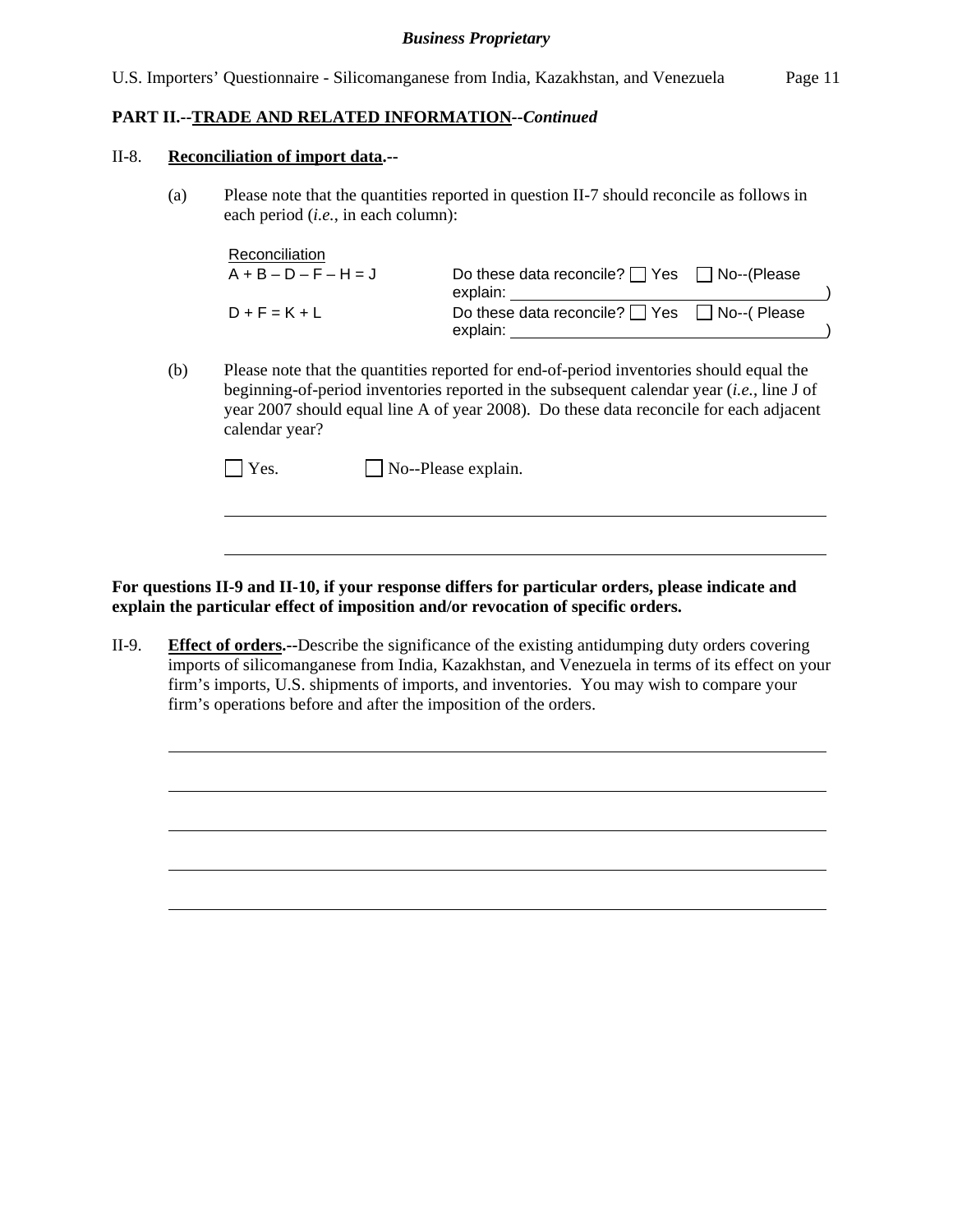#### **PART II.--TRADE AND RELATED INFORMATION***--Continued*

 $\overline{a}$ 

II-10. **Likely effect of revocation of orders.--**Would your firm anticipate any changes in its imports, U.S. shipments of imports, or inventories of silicomanganese in the future if the antidumping duty orders on silicomanganese from India, Kazakhstan, and Venezuela were to be revoked?

| $\vert$   No | $\Box$ Yes-Supply details as to the time, nature, and significance of such changes |
|--------------|------------------------------------------------------------------------------------|
|              | and provide underlying assumptions, along with relevant portions of                |
|              | business plans or other supporting documentation for any trends or                 |
|              | projections you may provide.                                                       |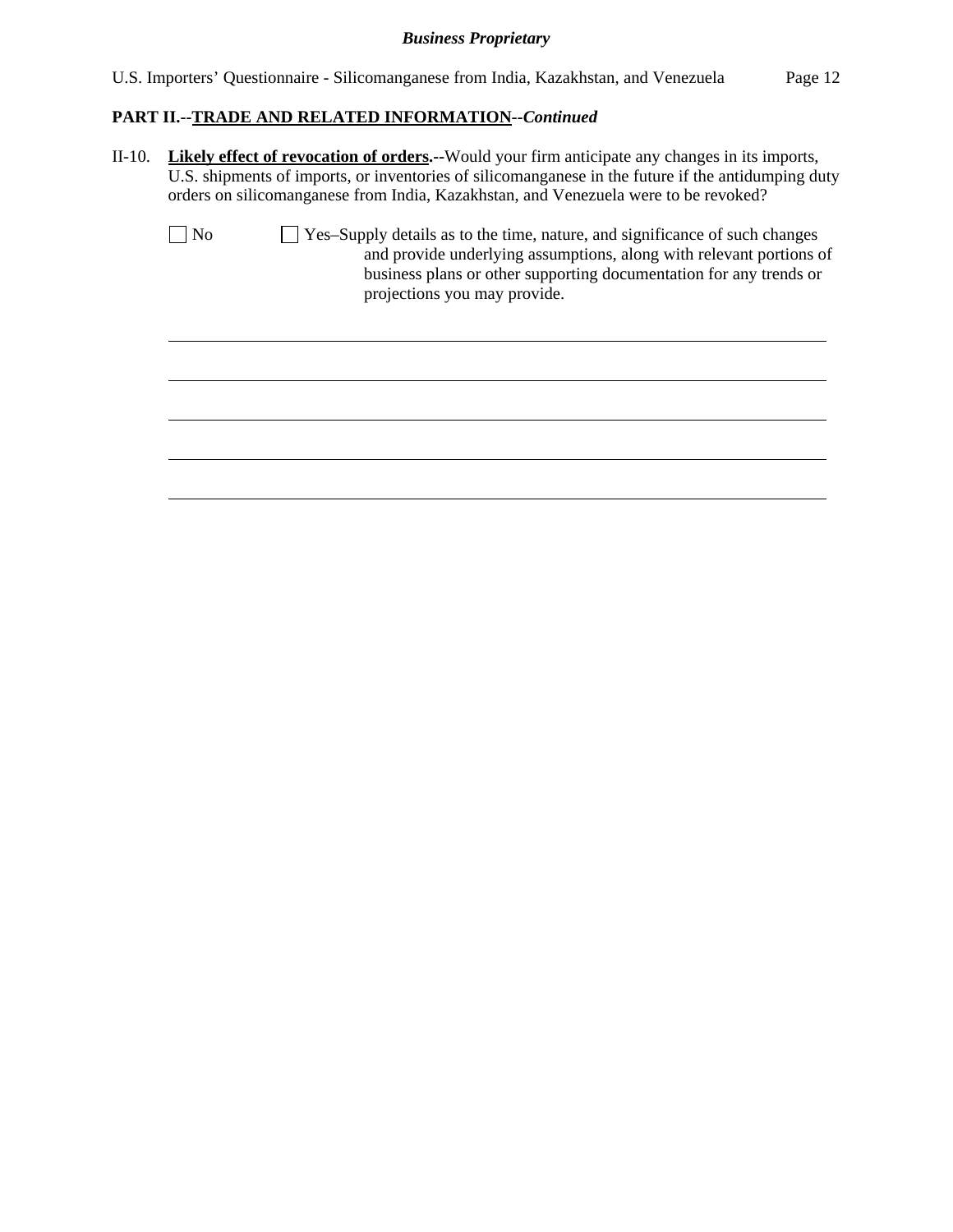U.S. Importers' Questionnaire - Silicomanganese from India, Kazakhstan, and Venezuela Page 13

# **PART III.--PRICING AND MARKET FACTORS**

Further information on this part of the questionnaire can be obtained from Samantha Day (202-205-2088, Samantha.Day@usitc.gov)

**Contact information.**-- Please identify the responsible individual and the manner by which Commission staff may contact that individual regarding the confidential information submitted in part III.

| Name      |  |
|-----------|--|
| Title     |  |
| Email     |  |
| Telephone |  |
| Fax       |  |

# **PRICE DATA**

III-1. This question requests quarterly price and quantity data, f.o.b. your U.S. point of shipment, for your commercial shipments to unrelated U.S. customers since 2007 of the following products you imported from India, Kazakhstan, and/or Venezuela:

### *Product 1***.—ASTM grade B bulk silicomanganese sold to steel producers under quarterly requirement contracts**

*Product 2***.—ASTM grade B bulk silicomanganese sold to steel producers as spot sales** 

**Please note that total dollar values should be f.o.b., U.S. point of shipment and should not include U.S.-inland transportation costs. Total dollar values should reflect the** *final net* **amount paid to you (i.e., should be net of all deductions for discounts or rebates). See instruction booklet**.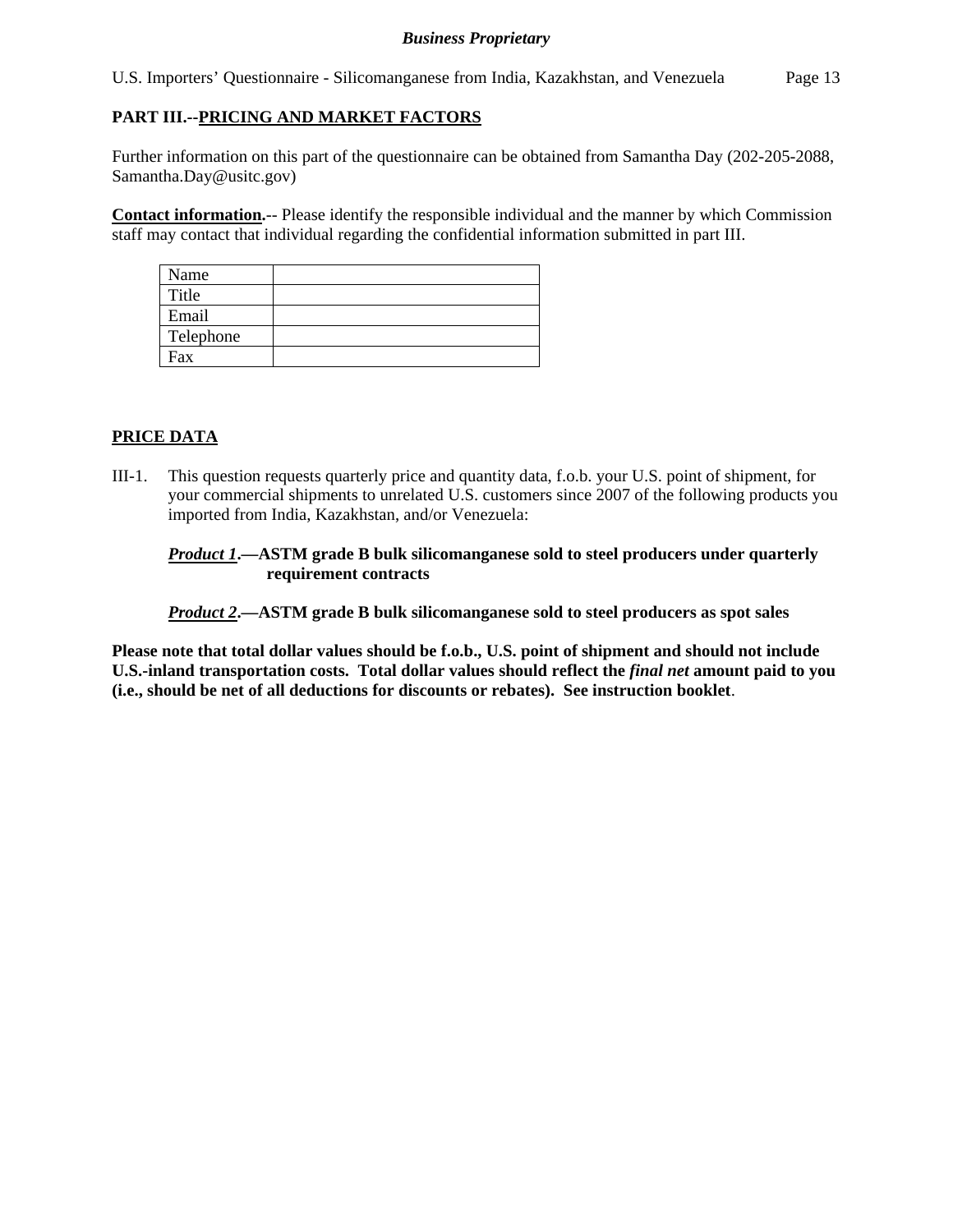#### **PART III.--PRICING AND MARKET FACTORS***--Continued*

III-1a. Price data (INDIA).--Report below the quarterly price data<sup>1</sup> for pricing products<sup>2</sup> imported from India and sold by your firm. **Please note that value is requested in ACTUAL DOLLARS not \$1,000s dollars.**

# **INDIA**

| (Quantity in short tons, value in dollars)                                                                                                                                                                                         |                                      |       |                                                                                                                     |              |  |
|------------------------------------------------------------------------------------------------------------------------------------------------------------------------------------------------------------------------------------|--------------------------------------|-------|---------------------------------------------------------------------------------------------------------------------|--------------|--|
|                                                                                                                                                                                                                                    | <b>Product 1</b><br><b>Product 2</b> |       |                                                                                                                     |              |  |
| <b>Period of shipment</b>                                                                                                                                                                                                          | Quantity                             | Value | Quantity                                                                                                            | <b>Value</b> |  |
| 2007:                                                                                                                                                                                                                              |                                      |       |                                                                                                                     |              |  |
| January-March                                                                                                                                                                                                                      |                                      |       |                                                                                                                     |              |  |
| April-June                                                                                                                                                                                                                         |                                      |       |                                                                                                                     |              |  |
| July-September                                                                                                                                                                                                                     |                                      |       |                                                                                                                     |              |  |
| October-December                                                                                                                                                                                                                   |                                      |       |                                                                                                                     |              |  |
| 2008:                                                                                                                                                                                                                              |                                      |       |                                                                                                                     |              |  |
| January-March                                                                                                                                                                                                                      |                                      |       |                                                                                                                     |              |  |
| April-June                                                                                                                                                                                                                         |                                      |       |                                                                                                                     |              |  |
| July-September                                                                                                                                                                                                                     |                                      |       |                                                                                                                     |              |  |
| October-December                                                                                                                                                                                                                   |                                      |       |                                                                                                                     |              |  |
| 2009:                                                                                                                                                                                                                              |                                      |       |                                                                                                                     |              |  |
| January-March                                                                                                                                                                                                                      |                                      |       |                                                                                                                     |              |  |
| April-June                                                                                                                                                                                                                         |                                      |       |                                                                                                                     |              |  |
| July-September                                                                                                                                                                                                                     |                                      |       |                                                                                                                     |              |  |
| October-December                                                                                                                                                                                                                   |                                      |       |                                                                                                                     |              |  |
| 2010:                                                                                                                                                                                                                              |                                      |       |                                                                                                                     |              |  |
| January-March                                                                                                                                                                                                                      |                                      |       |                                                                                                                     |              |  |
| April-June                                                                                                                                                                                                                         |                                      |       |                                                                                                                     |              |  |
| July-September                                                                                                                                                                                                                     |                                      |       |                                                                                                                     |              |  |
| October-December                                                                                                                                                                                                                   |                                      |       |                                                                                                                     |              |  |
| 2011:                                                                                                                                                                                                                              |                                      |       |                                                                                                                     |              |  |
| January-March                                                                                                                                                                                                                      |                                      |       |                                                                                                                     |              |  |
| April-June                                                                                                                                                                                                                         |                                      |       |                                                                                                                     |              |  |
| July-September                                                                                                                                                                                                                     |                                      |       |                                                                                                                     |              |  |
| October-December                                                                                                                                                                                                                   |                                      |       |                                                                                                                     |              |  |
| 2012:                                                                                                                                                                                                                              |                                      |       |                                                                                                                     |              |  |
| January-March                                                                                                                                                                                                                      |                                      |       |                                                                                                                     |              |  |
| April-June                                                                                                                                                                                                                         |                                      |       |                                                                                                                     |              |  |
| July-September                                                                                                                                                                                                                     |                                      |       |                                                                                                                     |              |  |
| October-December                                                                                                                                                                                                                   |                                      |       |                                                                                                                     |              |  |
| 2013:                                                                                                                                                                                                                              |                                      |       |                                                                                                                     |              |  |
| January-March                                                                                                                                                                                                                      |                                      |       |                                                                                                                     |              |  |
|                                                                                                                                                                                                                                    |                                      |       | $1$ Net values (i.e., gross sales values less all discounts, allowances, rebates, prepaid freight, and the value of |              |  |
| returned goods), f.o.b. your U.S. point of shipment.                                                                                                                                                                               |                                      |       |                                                                                                                     |              |  |
| <sup>2</sup> Pricing product definitions are provided on the first page of Part III.                                                                                                                                               |                                      |       |                                                                                                                     |              |  |
|                                                                                                                                                                                                                                    |                                      |       |                                                                                                                     |              |  |
| Note.--If your product does not exactly meet the product specifications but is competitive with the specified product,<br>provide a description of your product. Also, please explain any anomalies in your reported pricing data. |                                      |       |                                                                                                                     |              |  |
| Product 1:                                                                                                                                                                                                                         |                                      |       |                                                                                                                     |              |  |

Product 2: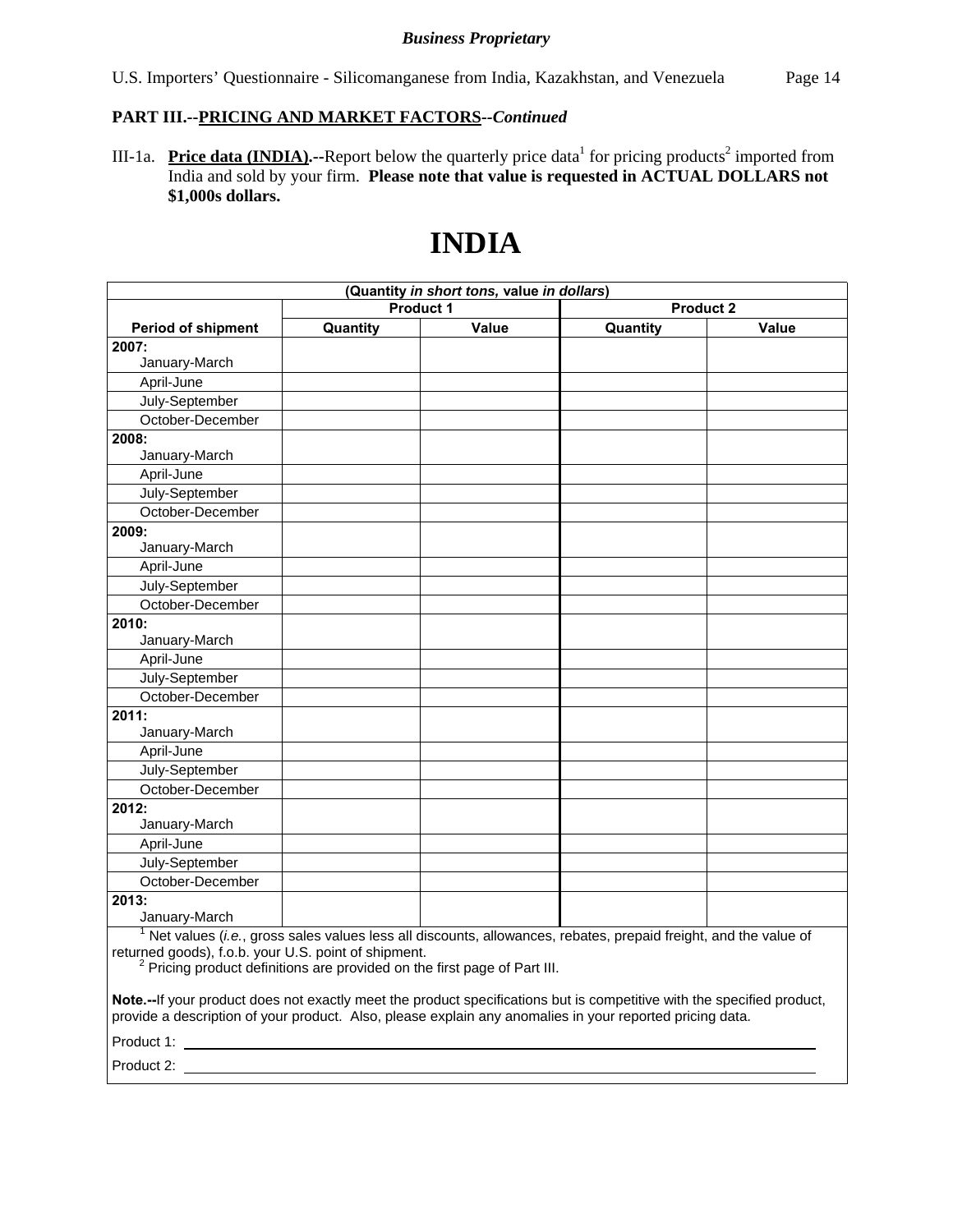# **PART III.--PRICING AND MARKET FACTORS***--Continued*

III-1b. Price data (KAZAKHSTAN).--Report below the quarterly price data<sup>1</sup> for pricing products<sup>2</sup> imported from Kazakhstan and sold by your firm. **Please note that value is requested in ACTUAL DOLLARS not \$1,000s dollars.**

# **KAZAKHSTAN**

| (Quantity in short tons, value in dollars)                                           |                                                                                                                                                                                                                                    |                  |                                                                                                                              |                  |  |
|--------------------------------------------------------------------------------------|------------------------------------------------------------------------------------------------------------------------------------------------------------------------------------------------------------------------------------|------------------|------------------------------------------------------------------------------------------------------------------------------|------------------|--|
|                                                                                      |                                                                                                                                                                                                                                    | <b>Product 1</b> |                                                                                                                              | <b>Product 2</b> |  |
| <b>Period of shipment</b>                                                            | Quantity                                                                                                                                                                                                                           | Value            | Quantity                                                                                                                     | Value            |  |
| 2007:                                                                                |                                                                                                                                                                                                                                    |                  |                                                                                                                              |                  |  |
| January-March                                                                        |                                                                                                                                                                                                                                    |                  |                                                                                                                              |                  |  |
| April-June                                                                           |                                                                                                                                                                                                                                    |                  |                                                                                                                              |                  |  |
| July-September                                                                       |                                                                                                                                                                                                                                    |                  |                                                                                                                              |                  |  |
| October-December                                                                     |                                                                                                                                                                                                                                    |                  |                                                                                                                              |                  |  |
| 2008:                                                                                |                                                                                                                                                                                                                                    |                  |                                                                                                                              |                  |  |
| January-March                                                                        |                                                                                                                                                                                                                                    |                  |                                                                                                                              |                  |  |
| April-June                                                                           |                                                                                                                                                                                                                                    |                  |                                                                                                                              |                  |  |
| July-September                                                                       |                                                                                                                                                                                                                                    |                  |                                                                                                                              |                  |  |
| October-December                                                                     |                                                                                                                                                                                                                                    |                  |                                                                                                                              |                  |  |
| 2009:                                                                                |                                                                                                                                                                                                                                    |                  |                                                                                                                              |                  |  |
| January-March                                                                        |                                                                                                                                                                                                                                    |                  |                                                                                                                              |                  |  |
| April-June                                                                           |                                                                                                                                                                                                                                    |                  |                                                                                                                              |                  |  |
| July-September                                                                       |                                                                                                                                                                                                                                    |                  |                                                                                                                              |                  |  |
| October-December                                                                     |                                                                                                                                                                                                                                    |                  |                                                                                                                              |                  |  |
| 2010:                                                                                |                                                                                                                                                                                                                                    |                  |                                                                                                                              |                  |  |
| January-March                                                                        |                                                                                                                                                                                                                                    |                  |                                                                                                                              |                  |  |
| April-June                                                                           |                                                                                                                                                                                                                                    |                  |                                                                                                                              |                  |  |
| July-September                                                                       |                                                                                                                                                                                                                                    |                  |                                                                                                                              |                  |  |
| October-December                                                                     |                                                                                                                                                                                                                                    |                  |                                                                                                                              |                  |  |
| 2011:                                                                                |                                                                                                                                                                                                                                    |                  |                                                                                                                              |                  |  |
| January-March                                                                        |                                                                                                                                                                                                                                    |                  |                                                                                                                              |                  |  |
| April-June                                                                           |                                                                                                                                                                                                                                    |                  |                                                                                                                              |                  |  |
| July-September                                                                       |                                                                                                                                                                                                                                    |                  |                                                                                                                              |                  |  |
| October-December                                                                     |                                                                                                                                                                                                                                    |                  |                                                                                                                              |                  |  |
| 2012:                                                                                |                                                                                                                                                                                                                                    |                  |                                                                                                                              |                  |  |
| January-March                                                                        |                                                                                                                                                                                                                                    |                  |                                                                                                                              |                  |  |
| April-June                                                                           |                                                                                                                                                                                                                                    |                  |                                                                                                                              |                  |  |
| July-September                                                                       |                                                                                                                                                                                                                                    |                  |                                                                                                                              |                  |  |
| October-December                                                                     |                                                                                                                                                                                                                                    |                  |                                                                                                                              |                  |  |
| 2013:                                                                                |                                                                                                                                                                                                                                    |                  |                                                                                                                              |                  |  |
| January-March                                                                        |                                                                                                                                                                                                                                    |                  |                                                                                                                              |                  |  |
|                                                                                      |                                                                                                                                                                                                                                    |                  | $1$ Net values ( <i>i.e.</i> , gross sales values less all discounts, allowances, rebates, prepaid freight, and the value of |                  |  |
| returned goods), f.o.b. your U.S. point of shipment.                                 |                                                                                                                                                                                                                                    |                  |                                                                                                                              |                  |  |
| <sup>2</sup> Pricing product definitions are provided on the first page of Part III. |                                                                                                                                                                                                                                    |                  |                                                                                                                              |                  |  |
|                                                                                      |                                                                                                                                                                                                                                    |                  |                                                                                                                              |                  |  |
|                                                                                      | Note.--If your product does not exactly meet the product specifications but is competitive with the specified product,<br>provide a description of your product. Also, please explain any anomalies in your reported pricing data. |                  |                                                                                                                              |                  |  |
| Product 1:                                                                           |                                                                                                                                                                                                                                    |                  |                                                                                                                              |                  |  |

Product 2: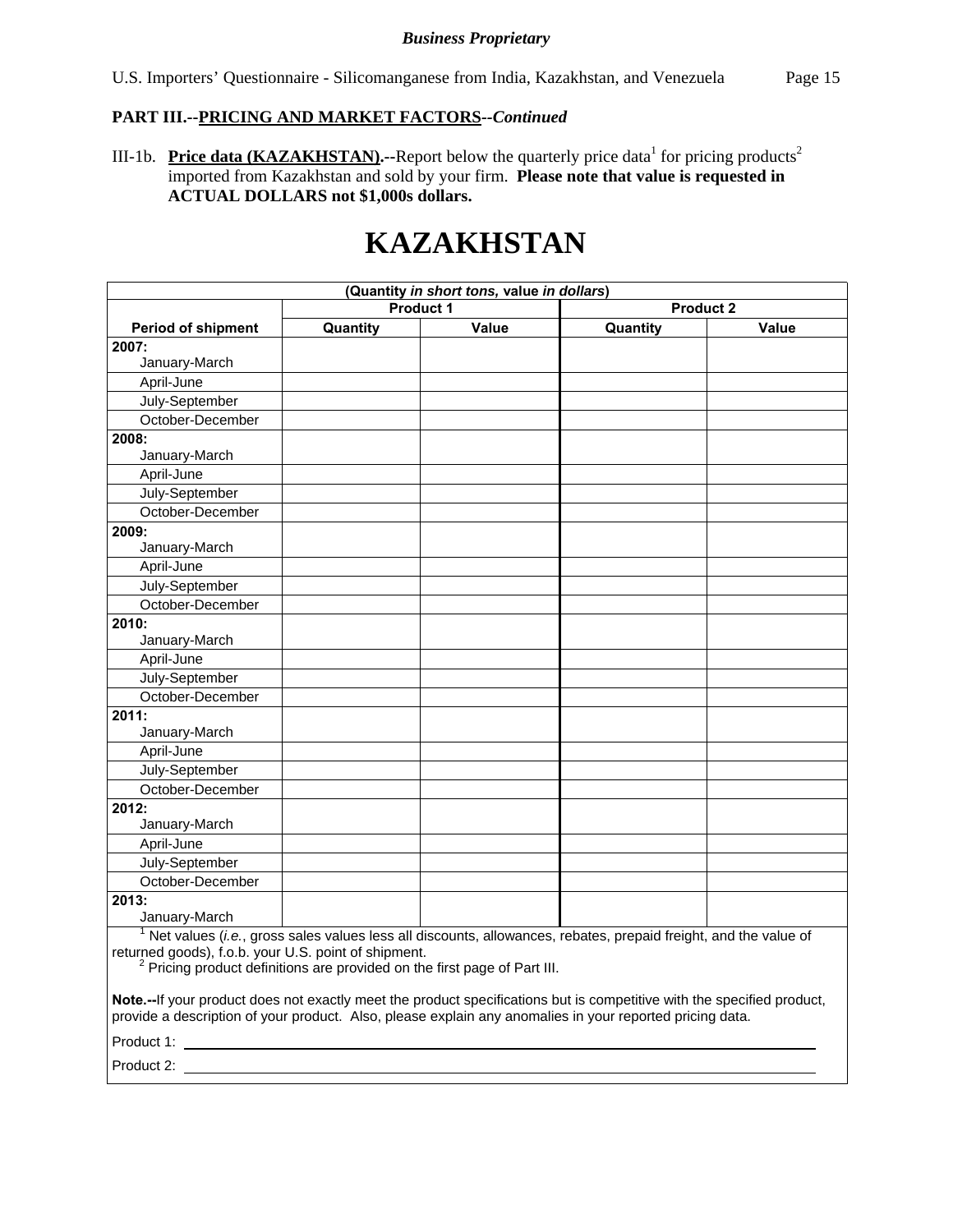# **PART III.--PRICING AND MARKET FACTORS***--Continued*

III-1c. Price data (VENEZUELA).--Report below the quarterly price data<sup>1</sup> for pricing products<sup>2</sup> imported from Venezuela and sold by your firm. **Please note that value is requested in ACTUAL DOLLARS not \$1,000s dollars.**

# **VENEZUELA**

| (Quantity in short tons, value in dollars)                                                                                                   |                                                                                                                                                                                                                                    |                  |                                                                                                                     |                  |  |
|----------------------------------------------------------------------------------------------------------------------------------------------|------------------------------------------------------------------------------------------------------------------------------------------------------------------------------------------------------------------------------------|------------------|---------------------------------------------------------------------------------------------------------------------|------------------|--|
|                                                                                                                                              |                                                                                                                                                                                                                                    | <b>Product 1</b> |                                                                                                                     | <b>Product 2</b> |  |
| <b>Period of shipment</b>                                                                                                                    | Quantity                                                                                                                                                                                                                           | Value            | Quantity                                                                                                            | <b>Value</b>     |  |
| 2007:                                                                                                                                        |                                                                                                                                                                                                                                    |                  |                                                                                                                     |                  |  |
| January-March                                                                                                                                |                                                                                                                                                                                                                                    |                  |                                                                                                                     |                  |  |
| April-June                                                                                                                                   |                                                                                                                                                                                                                                    |                  |                                                                                                                     |                  |  |
| July-September                                                                                                                               |                                                                                                                                                                                                                                    |                  |                                                                                                                     |                  |  |
| October-December                                                                                                                             |                                                                                                                                                                                                                                    |                  |                                                                                                                     |                  |  |
| 2008:                                                                                                                                        |                                                                                                                                                                                                                                    |                  |                                                                                                                     |                  |  |
| January-March                                                                                                                                |                                                                                                                                                                                                                                    |                  |                                                                                                                     |                  |  |
| April-June                                                                                                                                   |                                                                                                                                                                                                                                    |                  |                                                                                                                     |                  |  |
| July-September                                                                                                                               |                                                                                                                                                                                                                                    |                  |                                                                                                                     |                  |  |
| October-December                                                                                                                             |                                                                                                                                                                                                                                    |                  |                                                                                                                     |                  |  |
| 2009:                                                                                                                                        |                                                                                                                                                                                                                                    |                  |                                                                                                                     |                  |  |
| January-March                                                                                                                                |                                                                                                                                                                                                                                    |                  |                                                                                                                     |                  |  |
| April-June                                                                                                                                   |                                                                                                                                                                                                                                    |                  |                                                                                                                     |                  |  |
| July-September                                                                                                                               |                                                                                                                                                                                                                                    |                  |                                                                                                                     |                  |  |
| October-December                                                                                                                             |                                                                                                                                                                                                                                    |                  |                                                                                                                     |                  |  |
| 2010:                                                                                                                                        |                                                                                                                                                                                                                                    |                  |                                                                                                                     |                  |  |
| January-March                                                                                                                                |                                                                                                                                                                                                                                    |                  |                                                                                                                     |                  |  |
| April-June                                                                                                                                   |                                                                                                                                                                                                                                    |                  |                                                                                                                     |                  |  |
| July-September                                                                                                                               |                                                                                                                                                                                                                                    |                  |                                                                                                                     |                  |  |
| October-December                                                                                                                             |                                                                                                                                                                                                                                    |                  |                                                                                                                     |                  |  |
| 2011:                                                                                                                                        |                                                                                                                                                                                                                                    |                  |                                                                                                                     |                  |  |
| January-March                                                                                                                                |                                                                                                                                                                                                                                    |                  |                                                                                                                     |                  |  |
| April-June                                                                                                                                   |                                                                                                                                                                                                                                    |                  |                                                                                                                     |                  |  |
| July-September                                                                                                                               |                                                                                                                                                                                                                                    |                  |                                                                                                                     |                  |  |
| October-December                                                                                                                             |                                                                                                                                                                                                                                    |                  |                                                                                                                     |                  |  |
| 2012:                                                                                                                                        |                                                                                                                                                                                                                                    |                  |                                                                                                                     |                  |  |
| January-March                                                                                                                                |                                                                                                                                                                                                                                    |                  |                                                                                                                     |                  |  |
| April-June                                                                                                                                   |                                                                                                                                                                                                                                    |                  |                                                                                                                     |                  |  |
| July-September                                                                                                                               |                                                                                                                                                                                                                                    |                  |                                                                                                                     |                  |  |
| October-December                                                                                                                             |                                                                                                                                                                                                                                    |                  |                                                                                                                     |                  |  |
| 2013:                                                                                                                                        |                                                                                                                                                                                                                                    |                  |                                                                                                                     |                  |  |
| January-March                                                                                                                                |                                                                                                                                                                                                                                    |                  |                                                                                                                     |                  |  |
|                                                                                                                                              |                                                                                                                                                                                                                                    |                  | $1$ Net values (i.e., gross sales values less all discounts, allowances, rebates, prepaid freight, and the value of |                  |  |
| returned goods), f.o.b. your U.S. point of shipment.<br><sup>2</sup> Pricing product definitions are provided on the first page of Part III. |                                                                                                                                                                                                                                    |                  |                                                                                                                     |                  |  |
|                                                                                                                                              |                                                                                                                                                                                                                                    |                  |                                                                                                                     |                  |  |
|                                                                                                                                              |                                                                                                                                                                                                                                    |                  |                                                                                                                     |                  |  |
|                                                                                                                                              | Note.--If your product does not exactly meet the product specifications but is competitive with the specified product,<br>provide a description of your product. Also, please explain any anomalies in your reported pricing data. |                  |                                                                                                                     |                  |  |
| Product 1:                                                                                                                                   |                                                                                                                                                                                                                                    |                  |                                                                                                                     |                  |  |

Product 2: \_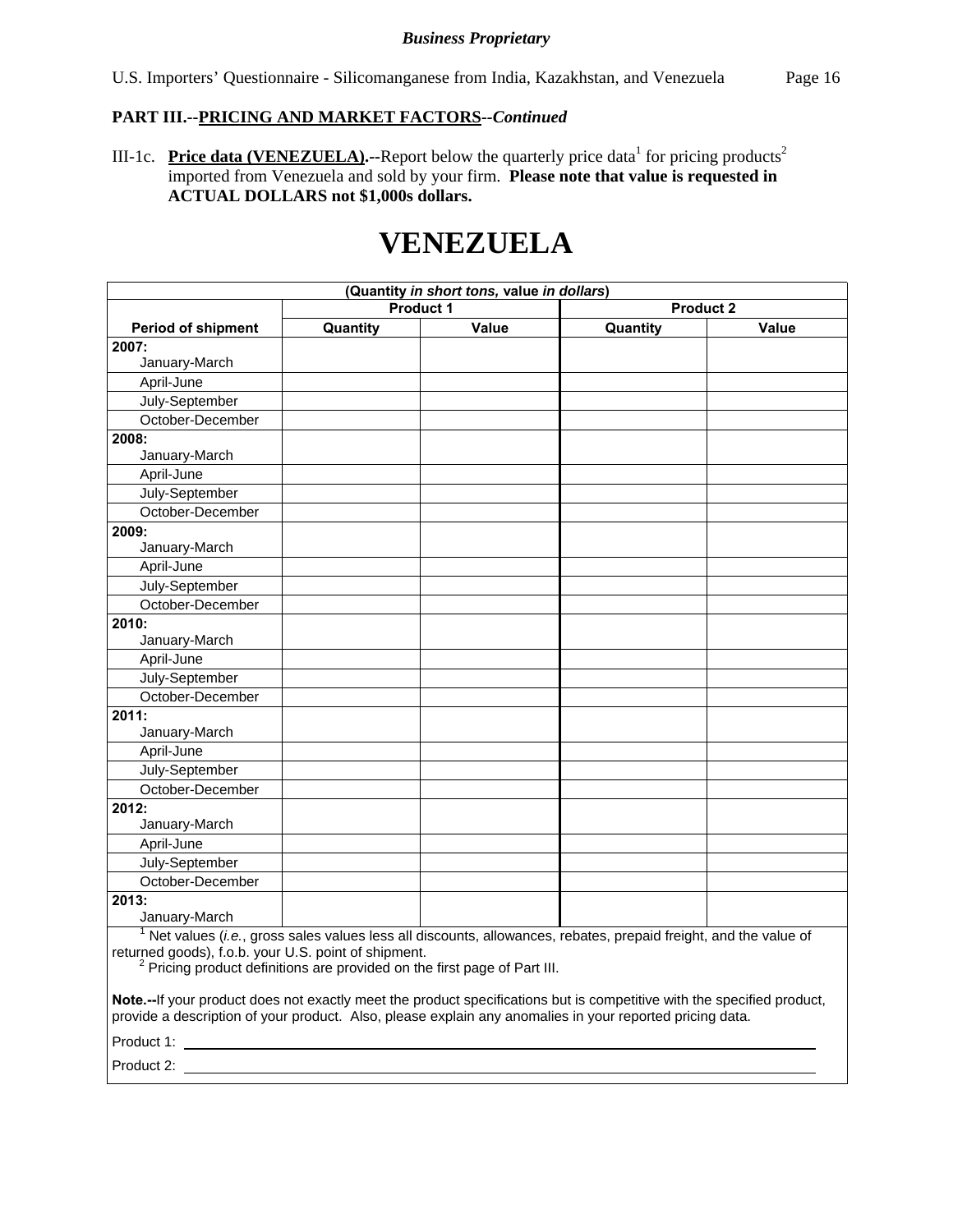U.S. Importers' Questionnaire - Silicomanganese from India, Kazakhstan, and Venezuela Page 17

# **PART III.--PRICING AND MARKET FACTORS***--Continued*

III-2. **Price setting.--** How does your firm determine the prices that it charges for sales of silicomanganese (*check all that apply*)? If your firm issues price lists, please submit sample pages of a recent list.

| <b>Transaction</b><br>bv<br>transaction | <b>Contracts</b> | <b>Set</b><br>price<br>lists | <b>Other</b> | If other, describe |
|-----------------------------------------|------------------|------------------------------|--------------|--------------------|
|                                         |                  |                              |              |                    |

III-3. **Discount policy.--** Please indicate and describe your firm's discount policies (*check all that apply*).

| Quantity<br>discounts | Annual<br>total<br>volume<br>discounts | No<br>discount<br>policy | <b>Other</b> | <b>Describe</b> |
|-----------------------|----------------------------------------|--------------------------|--------------|-----------------|
|                       |                                        |                          |              |                 |

#### III-4. **Pricing terms for silicomanganese.--**

(a) What are your firm's typical sales terms for its imported silicomanganese?

| Net 30 days | Net 60 days | 2/10 net 30 days | Other (specify) |
|-------------|-------------|------------------|-----------------|
|             |             |                  |                 |

(b) On what basis are your prices of imported silicomanganese usually quoted? *(check one)*

| <b>Delivered</b> | F.o.b. | If f.o.b., specify point |
|------------------|--------|--------------------------|
|                  |        |                          |

III-5. **Contract versus spot.--**Approximately what share of your firm's sales of its imported silicomanganese from India, Kazakhstan, and/or Venezuela in 2012 was on a (1) long-term contract basis, (2) short-term contract basis, and (3) spot sales basis?

| Type of sale                                                                       | <b>Share of</b><br>2012 sales |   |
|------------------------------------------------------------------------------------|-------------------------------|---|
| <b>Long-term contracts</b> (multiple deliveries for more<br>than 12 months)        |                               | ℅ |
| <b>Short-term contracts</b> (multiple deliveries up to and<br>including 12 months) |                               | ℅ |
| <b>Spot sales</b> (for a single delivery)                                          |                               | % |
| Total                                                                              | 100                           | % |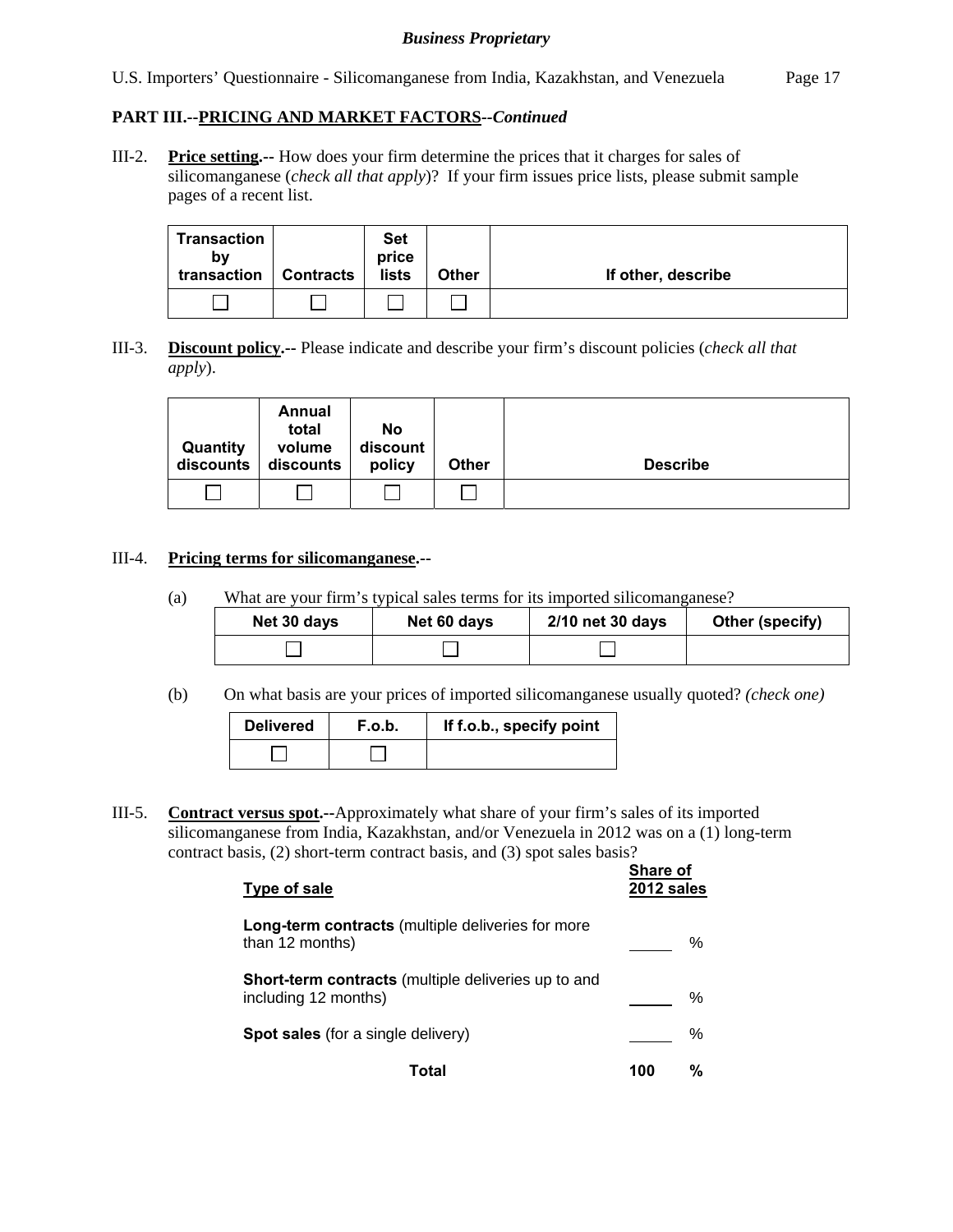#### **PART III.--PRICING AND MARKET FACTORS***--Continued*

III-6. **Contract provisions.—** Please fill out the table with respect to provisions of your typical sales contracts for silicomanganese from India, Kazakhstan, and/or Venezuela (or check "not applicable" if your firm does not sell on a long-term and/or short-term contract basis).

| <b>Typical sales contract</b><br>provisions | <b>Item</b>    | <b>Short-term contracts</b><br>(multiple deliveries up to<br>and including 12 months) | Long-term contracts<br>(multiple deliveries for more<br>than 12 months) |
|---------------------------------------------|----------------|---------------------------------------------------------------------------------------|-------------------------------------------------------------------------|
| Average contract duration                   | Number of days |                                                                                       |                                                                         |
| Price renegotiation (during the             | Yes            |                                                                                       |                                                                         |
| contract period)                            | No             |                                                                                       |                                                                         |
|                                             | Quantity       |                                                                                       |                                                                         |
| Fixed quantity and/or price                 | Price          |                                                                                       |                                                                         |
|                                             | <b>Both</b>    |                                                                                       |                                                                         |
|                                             | Yes            |                                                                                       |                                                                         |
| Meet or release provision                   | No             |                                                                                       |                                                                         |
| Not applicable                              |                |                                                                                       |                                                                         |

III-7. **Lead times.--**What is the average lead time between a customer's order and the date of delivery for your firm's sales of silicomanganese imported from India, Kazakhstan, and/or Venezuela?

| <b>Source</b>                         | <b>Share of</b><br>2012 sales | <b>Lead time</b><br>(days) |
|---------------------------------------|-------------------------------|----------------------------|
| From your U.S. inventory              | %                             |                            |
| From foreign manufacturers' inventory | ℅                             |                            |
| Produced to order                     | ℅                             |                            |
| Total                                 | 100 %                         |                            |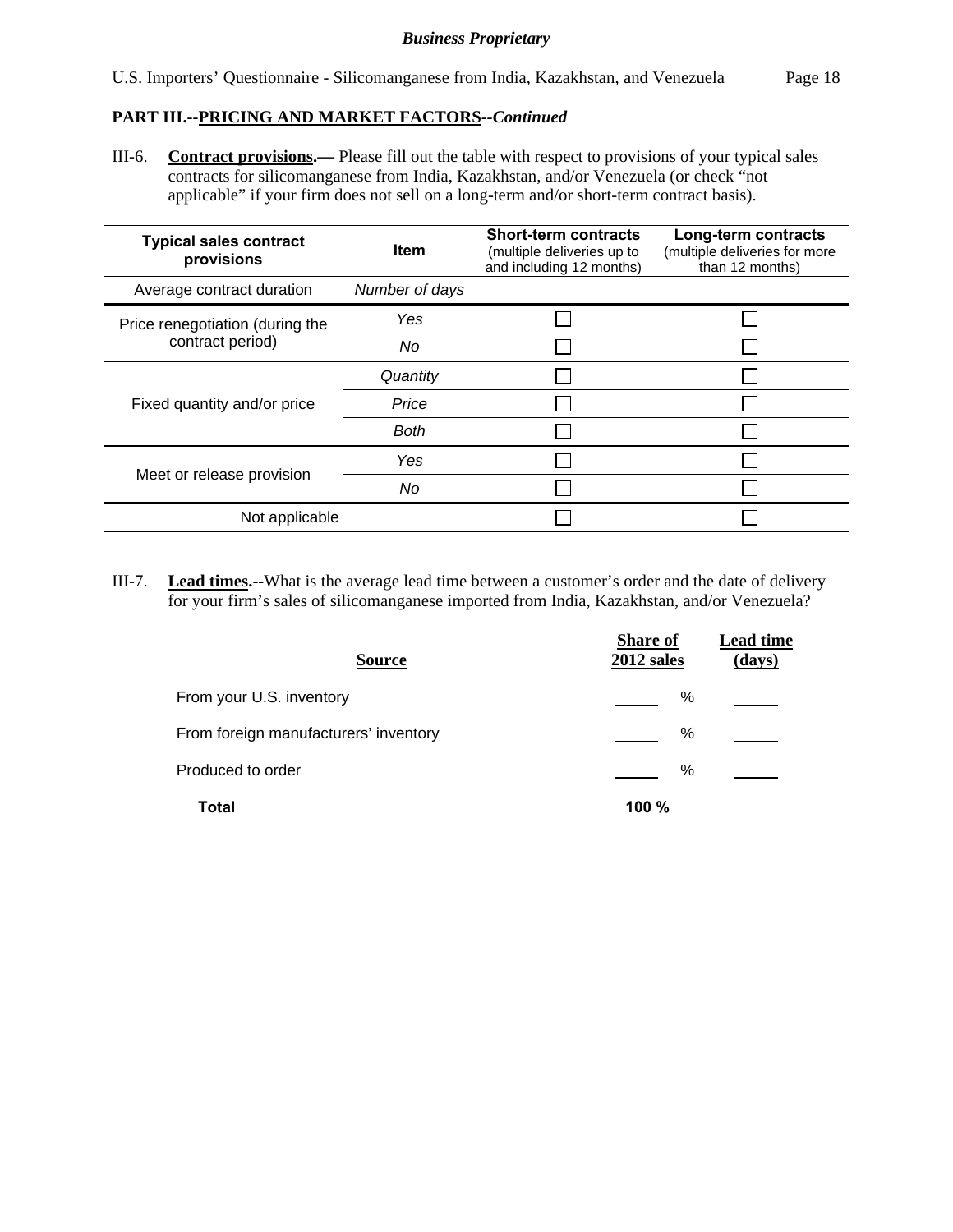**PART III.--PRICING AND MARKET FACTORS***--Continued* 

#### III-8. **Shipping information.--**

- (a) What is the approximate percentage of the total delivered cost of silicomanganese imported from India, Kazakhstan, and/or Venezuela that is accounted for by U.S. inland transportation costs? 6%
- (b) Who generally arranges the transportation to your customers' locations? your firm purchaser *(check one)*
- (c) When you sell silicomanganese imported from India, Kazakhstan, and/or Venezuela, from where is it shipped? point of importation  $\Box$  storage facility *(check one)*
- (d) Indicate the approximate percentage of your sales of silicomanganese imported from India, Kazakhstan, and/or Venezuela that are delivered the following distances from your U.S. point of shipment.

| Distance from your U.S. point of shipment | <b>Share</b> |
|-------------------------------------------|--------------|
| Within 100 miles                          | $\%$         |
| 101 to 1,000 miles                        | ℅            |
| Over 1,000 miles                          | $\%$         |
| Total                                     | %<br>100     |

III-9. **Geographical shipments.--** What is the geographic market area in the United States served by your firm's shipments of silicomanganese imported from any source? (check all that apply)

| Geographic area                                                                                                             | $\sqrt{ }$ if applicable |
|-----------------------------------------------------------------------------------------------------------------------------|--------------------------|
| Northeast.–CT, ME, MA, NH, NJ, NY, PA, RI, and VT.                                                                          |                          |
| Midwest.–IL, IN, IA, KS, MI, MN, MO, NE, ND, OH, SD, and WI.                                                                |                          |
| <b>Southeast.–AL, DE, DC, FL, GA, KY, MD, MS, NC, SC, TN, VA, and WV.</b>                                                   |                          |
| <b>Central Southwest.–AR, LA, OK, and TX.</b>                                                                               |                          |
| <b>Mountains.</b> -AZ, CO, ID, MT, NV, NM, UT, and WY.                                                                      |                          |
| <b>Pacific Coast.–CA, OR, and WA.</b>                                                                                       |                          |
| <b>Other</b> - All other markets in the United States not previously listed, including AK, HI,<br>PR, and VI, among others. |                          |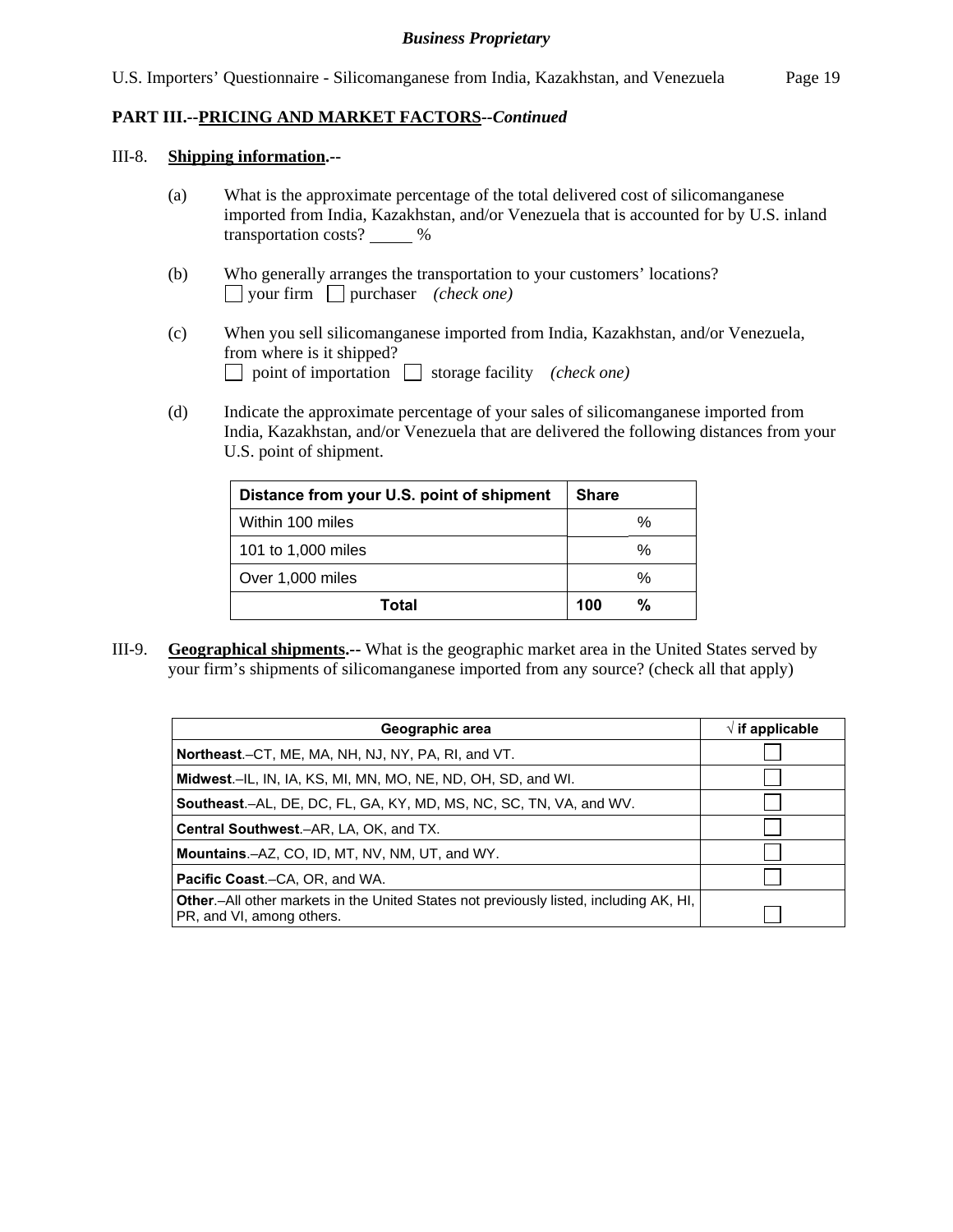#### **PART III.--PRICING AND MARKET FACTORS***--Continued*

III-10. **End uses.--**From the following list, identify the end uses of the silicomanganese that you import from India, Kazakhstan, and/or Venezuela. For each end-use product, what percentage of the total cost is accounted for by silicomanganese and what percentage is accounted for by other inputs?

|                         | Share of total cost of end use product<br>accounted for by |                                  |              |
|-------------------------|------------------------------------------------------------|----------------------------------|--------------|
| End use product         | Silicomanganese<br>(percent)                               | <b>Other inputs</b><br>(percent) | <b>Total</b> |
|                         | %                                                          | %                                | 100%         |
| Steel (integrated mill) |                                                            |                                  |              |
| Steel (electric arc     |                                                            |                                  |              |
| furnace)                | %                                                          | %                                | 100%         |
| Other (specify):        | %                                                          | %                                | 100%         |

III-11. **Changes in end uses.--** Have there been any changes in the end uses of silicomanganese since 2007? Do you anticipate any future changes?

| <b>Changes in end</b><br>uses | <b>No</b> | Yes | <b>Explain</b> |
|-------------------------------|-----------|-----|----------------|
| Changes since<br>2007         |           |     |                |
| Anticipated<br>changes        |           |     |                |

III-12. **Substitutes.--** Can other products be substituted for silicomanganese?

No **No** Yes--Please fill out the table.

|    |                   | End use in which this |     | Have changes in the prices of this substitute<br>affected the price for silicomanganese? |                    |  |  |
|----|-------------------|-----------------------|-----|------------------------------------------------------------------------------------------|--------------------|--|--|
|    | <b>Substitute</b> | substitute is used    | No. | <b>Yes</b>                                                                               | <b>Explanation</b> |  |  |
|    |                   |                       |     |                                                                                          |                    |  |  |
| 2. |                   |                       |     |                                                                                          |                    |  |  |
| 3. |                   |                       |     |                                                                                          |                    |  |  |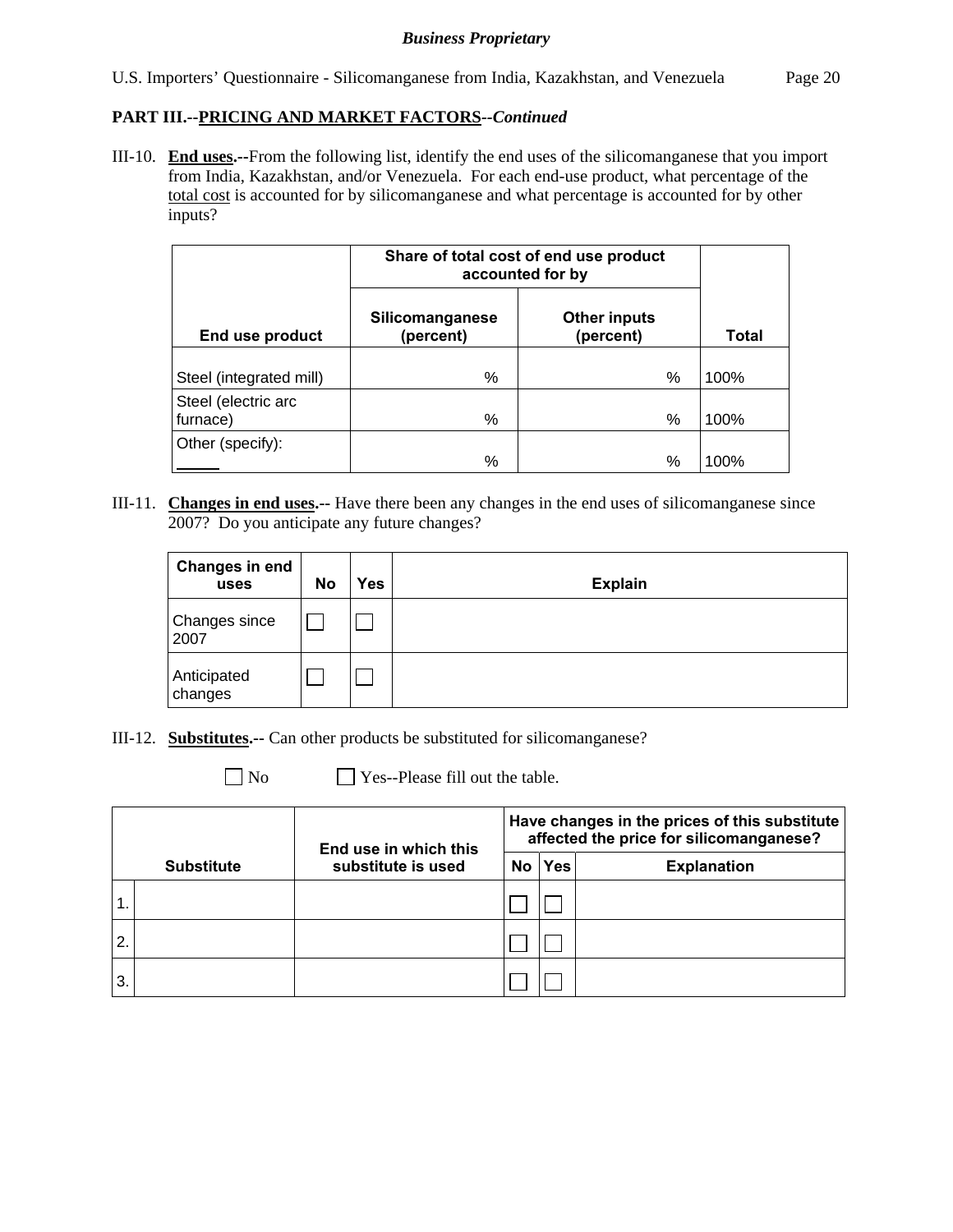U.S. Importers' Questionnaire - Silicomanganese from India, Kazakhstan, and Venezuela Page 21

# **PART III.--PRICING AND MARKET FACTORS***--Continued*

III-13. **Changes in substitutes.--** Have there been any changes in the number or types of products that can be substituted for silicomanganese since 2007? Do you anticipate any future changes?

| <b>Changes in</b><br>substitutes | No | <b>Yes</b> | <b>Explain</b> |
|----------------------------------|----|------------|----------------|
| Changes since<br>2007            |    |            |                |
| Anticipated<br>changes           |    |            |                |

- III-14. **Raw materials.--**To what extent have changes in the prices of raw materials affected your firm's selling prices for silicomanganese since 2007? Also discuss any anticipated changes in your raw material costs.
- III-15. **Changes in factors affecting supply.--**Have any changes occurred in any other factors affecting supply (e.g., changes in availability or prices of energy or labor; transportation conditions; production capacity and/or methods of production; technology; export markets; or alternative production opportunities) that affected the availability of silicomanganese imported from India, Kazakhstan, and/or Venezuela in the U.S. market since 2007?

| $\Box$ No | $\Box$ Yes--Please provide details. |  |
|-----------|-------------------------------------|--|
|-----------|-------------------------------------|--|

#### III-16. **Availability of "subject" import supply.--**

l

l

 $\overline{a}$ 

(a) Do you anticipate any changes in terms of the availability of silicomanganese imported from India, Kazakhstan, and/or Venezuela in the U.S. market?

| Increase | $\vert$ No cha |
|----------|----------------|
|----------|----------------|

ange  $\Box$  Decrease

 (b) If you anticipate changes in supply, please identify the changes, and why you anticipate these changes in supply.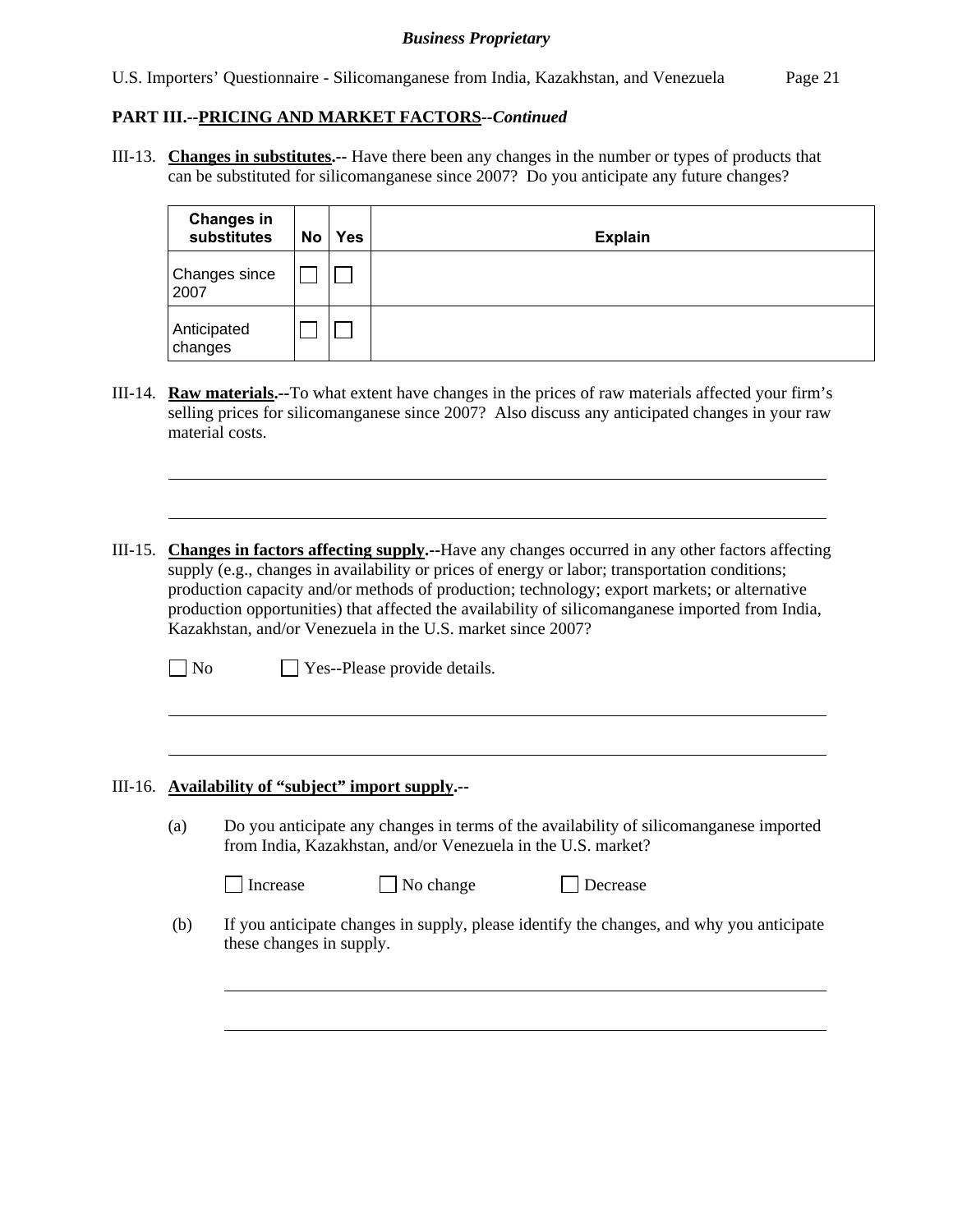U.S. Importers' Questionnaire - Silicomanganese from India, Kazakhstan, and Venezuela Page 22

# **PART III.--PRICING AND MARKET FACTORS***--Continued*

Anticipated changes

 $\Box$ Box

| $III-17.$ | <b>Availability of "nonsubject" import supply.</b> --Has the availability of NONSUBJECT<br>silicomanganese (i.e., silicomanganese imported from countries other than India, Kazakhstan, and<br>Venezuela) changed since 2007? |                                                                                                                                                                                                                                                                                                                                                                                                         |        |                                                                                                                                                                                            |  |  |  |
|-----------|-------------------------------------------------------------------------------------------------------------------------------------------------------------------------------------------------------------------------------|---------------------------------------------------------------------------------------------------------------------------------------------------------------------------------------------------------------------------------------------------------------------------------------------------------------------------------------------------------------------------------------------------------|--------|--------------------------------------------------------------------------------------------------------------------------------------------------------------------------------------------|--|--|--|
|           | $\blacksquare$ No                                                                                                                                                                                                             |                                                                                                                                                                                                                                                                                                                                                                                                         |        | Yes--Please explain.                                                                                                                                                                       |  |  |  |
| III-18.   | period.                                                                                                                                                                                                                       | <b>Export constraints.</b> --Describe how easily your firm can shift its sales of silicomanganese<br>between the U.S. market and alternative country markets. In your discussion, please describe any<br>contracts, other sales arrangements, or other constraints that would affect your firm's ability to<br>shift silicomanganese between the U.S. and alternative country markets within a 12-month |        |                                                                                                                                                                                            |  |  |  |
| III-19.   |                                                                                                                                                                                                                               |                                                                                                                                                                                                                                                                                                                                                                                                         |        | <b>Product changes.</b> -- Have there been any significant changes in the product range, product mix,<br>or marketing of silicomanganese since 2007? Do you anticipate any future changes? |  |  |  |
|           | <b>Changes in</b><br>product range,<br>product mix, or<br>marketing                                                                                                                                                           |                                                                                                                                                                                                                                                                                                                                                                                                         | No Yes | <b>Explain</b>                                                                                                                                                                             |  |  |  |
|           | Changes since<br>2007                                                                                                                                                                                                         |                                                                                                                                                                                                                                                                                                                                                                                                         |        |                                                                                                                                                                                            |  |  |  |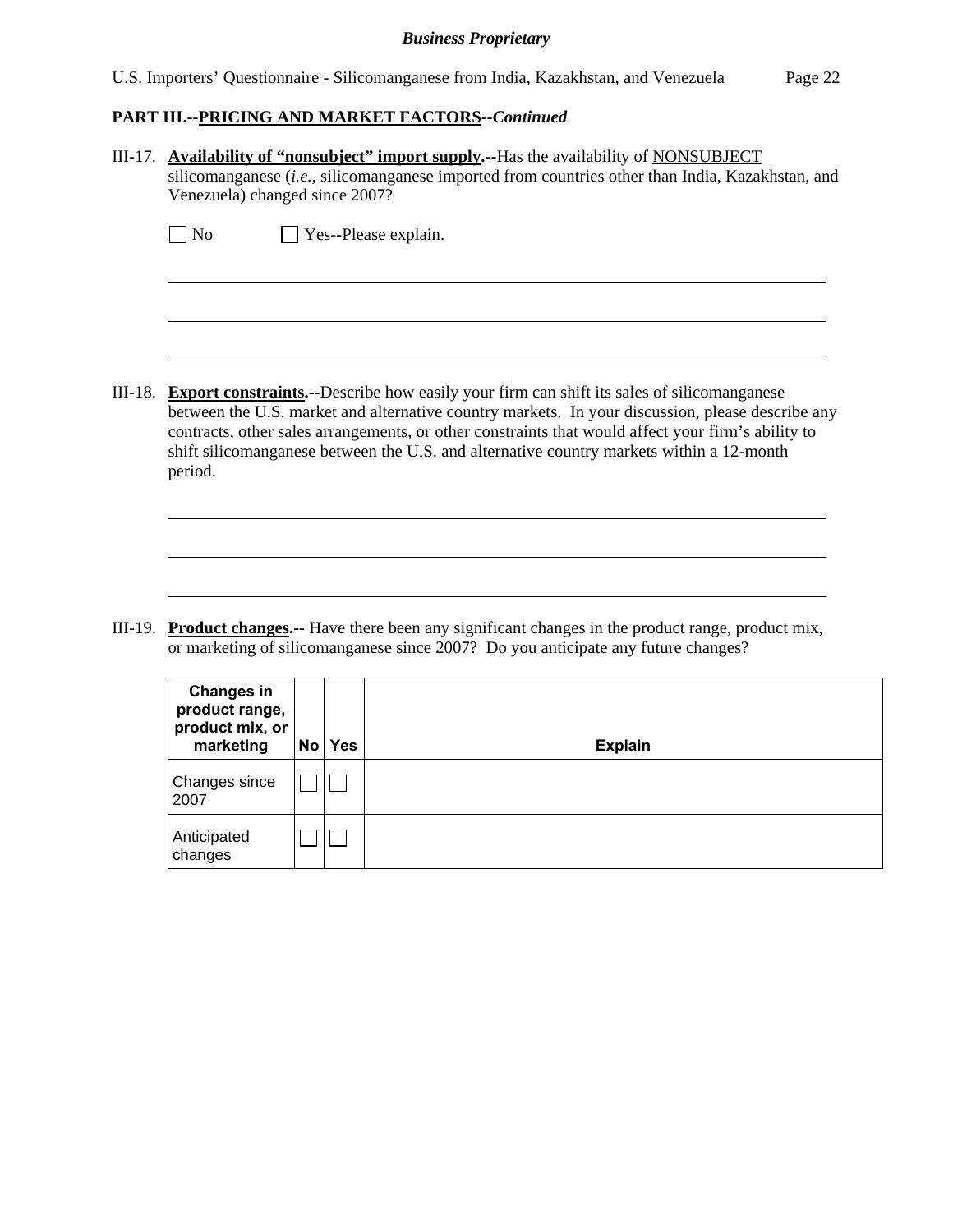### **PART III.--PRICING AND MARKET FACTORS***--Continued*

III-20. **Demand trends.--** Indicate how demand within the United States and outside of the United States (if known) for silicomanganese has changed since January 1, 2007, and how you anticipate demand will change in the future. Describe the principal factors that have affected, and that you anticipate will affect, these changes in demand.

| <b>Market</b>                                 | <b>Increase</b>   | No<br>change | <b>Decrease</b> | <b>Fluctuate</b>          | <b>Factors</b> |  |  |  |  |
|-----------------------------------------------|-------------------|--------------|-----------------|---------------------------|----------------|--|--|--|--|
|                                               | Demand since 2007 |              |                 |                           |                |  |  |  |  |
| Within<br>the United<br><b>States</b>         |                   |              |                 |                           |                |  |  |  |  |
| <b>Outside</b><br>the United<br><b>States</b> |                   |              |                 |                           |                |  |  |  |  |
|                                               |                   |              |                 | Anticipated future demand |                |  |  |  |  |
| Within<br>the United<br><b>States</b>         |                   |              |                 |                           |                |  |  |  |  |
| <b>Outside</b><br>the United<br><b>States</b> |                   |              |                 |                           |                |  |  |  |  |

### III-21. **Conditions of competition.--**

l

 $\overline{a}$ 

(a) Is the silicomanganese market subject to business cycles or conditions of competition (including seasonal business) distinctive to silicomanganese?

| $\Box$ No (skip to question III-22.) | $\Box$ Yes-- Please describe and then answer part (b). |
|--------------------------------------|--------------------------------------------------------|
|--------------------------------------|--------------------------------------------------------|

 (b) If yes, have there been any changes in the business cycles or conditions of competition for silicomanganese since January 1, 2007?

 $\neg$  No  $\neg$  Yes-- Please describe.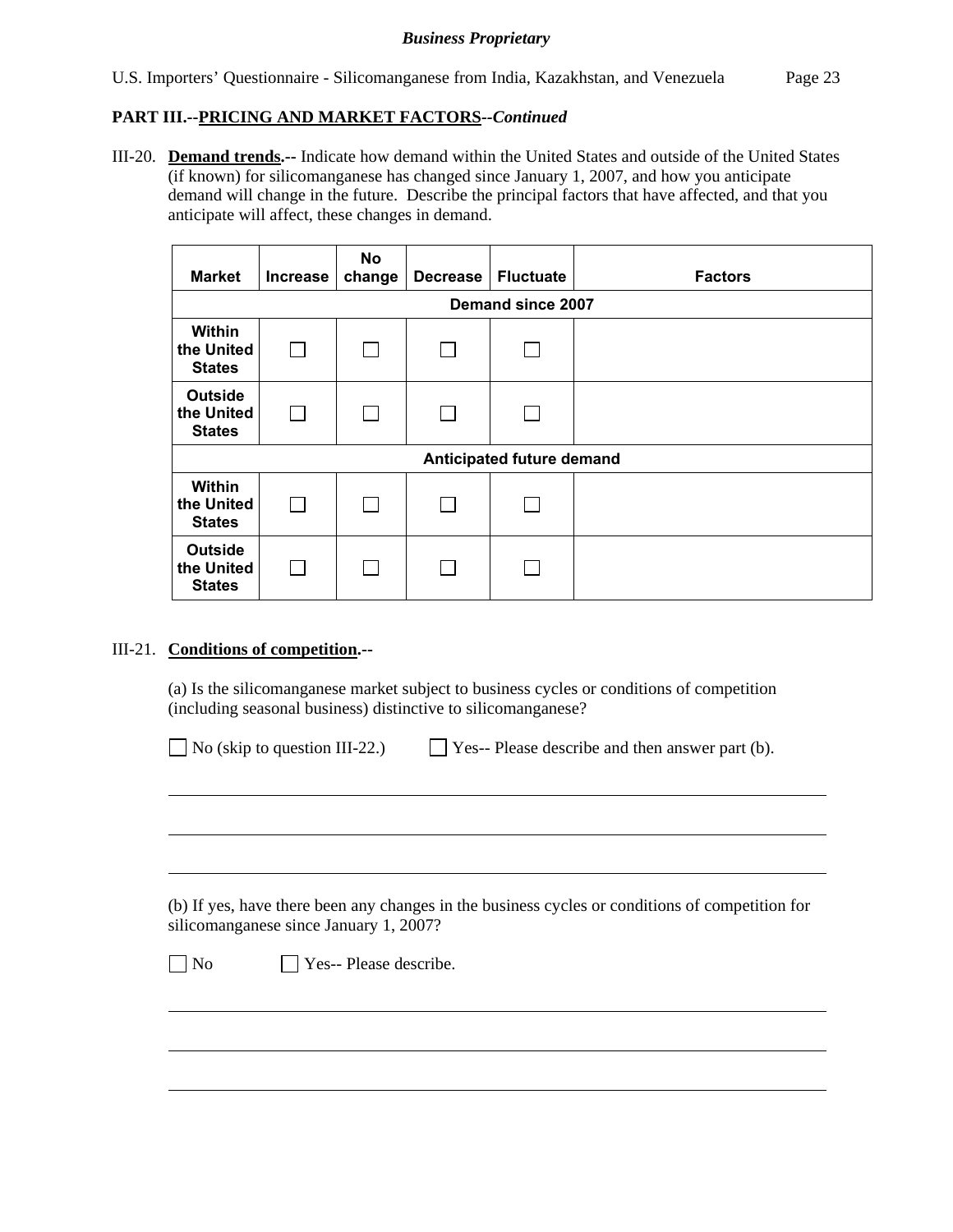#### **PART III.--PRICING AND MARKET FACTORS***--Continued*

l

III-22. **Price comparisons.--**Please compare market prices of silicomanganese in U.S. and non-U.S. markets. Provide information as to time periods and regions for any price comparisons.

- III-23. **Market studies.--**Please provide as a separate attachment to this request any studies, surveys, etc. that you are aware of that quantify and/or otherwise discuss silicomanganese supply (including production capacity and capacity utilization) and demand in (1) the United States, (2) each of the other major producing/consuming countries, including India, Kazakhstan, and Venezuela, and (3) the world as a whole. Of particular interest is such data from 2007 to the present and forecasts for the future.
- III-24. **Interchangeability by country-pair.--**Is silicomanganese produced in the United States and in other countries interchangeable (*i.e.*, can they physically be used in the same applications)?

Please indicate A, F, S, N, or 0 in the table below:

- A = the products from a specified country-pair are *always* interchangeable
- $F =$  the products are *frequently* interchangeable
- S = the products are *sometimes* interchangeable
- $N =$  the products are *never* interchangeable
- 0 = *no familiarity* with products from a specified country-pair

| Country-pair                                                                                                                                                         | India | Kazakhstan | Venezuela | Other countries |  |  |
|----------------------------------------------------------------------------------------------------------------------------------------------------------------------|-------|------------|-----------|-----------------|--|--|
| <b>United States</b>                                                                                                                                                 |       |            |           |                 |  |  |
| India                                                                                                                                                                |       |            |           |                 |  |  |
| Kazakhstan                                                                                                                                                           |       |            |           |                 |  |  |
| Venezuela                                                                                                                                                            |       |            |           |                 |  |  |
| For any country-pair producing silicomanganese that is sometimes or never interchangeable,<br>please explain the factors that limit or preclude interchangeable use: |       |            |           |                 |  |  |
|                                                                                                                                                                      |       |            |           |                 |  |  |
|                                                                                                                                                                      |       |            |           |                 |  |  |